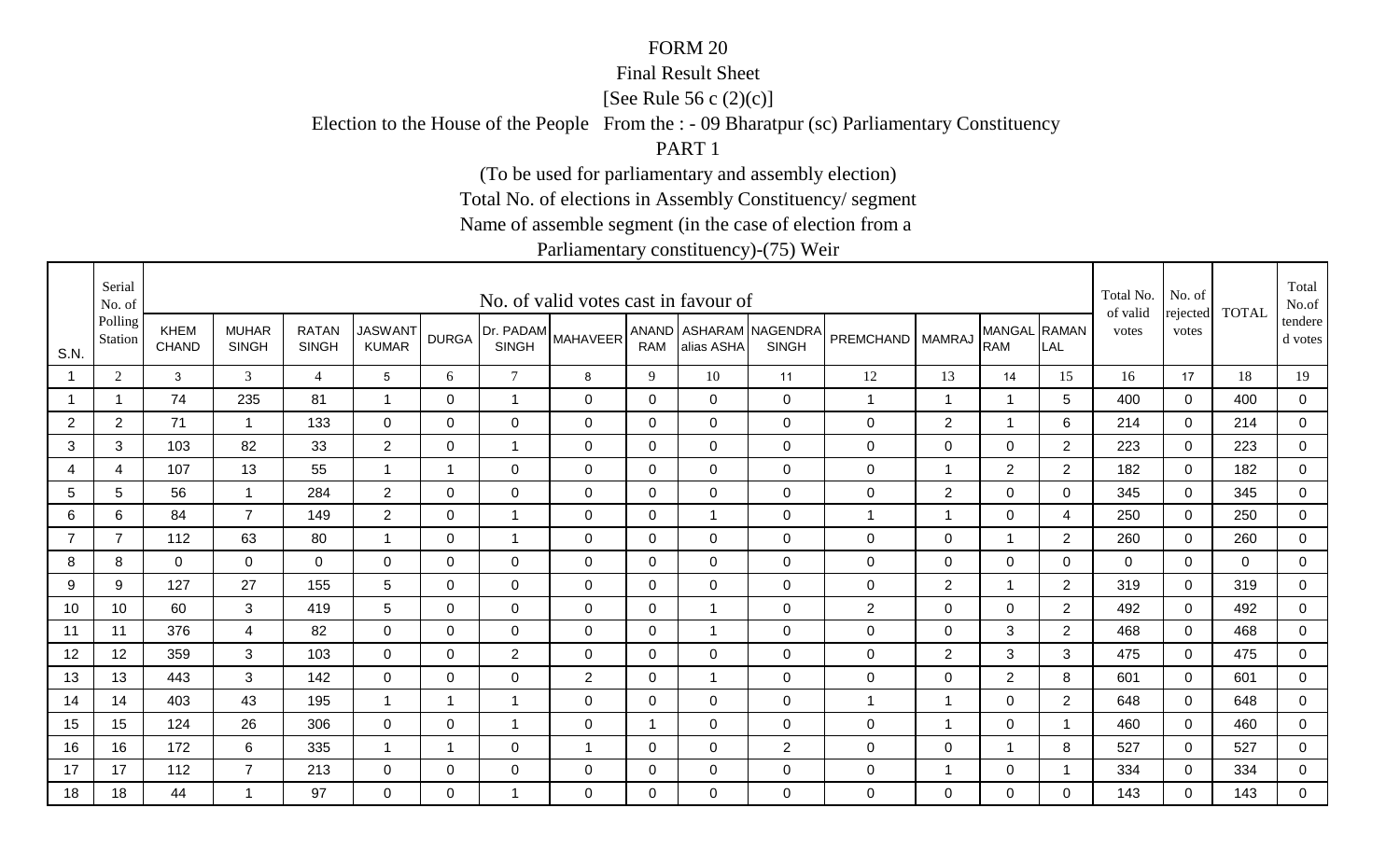#### Final Result Sheet

[See Rule 56 c (2)(c)]

Election to the House of the People From the : - 09 Bharatpur (sc) Parliamentary Constituency

PART 1

(To be used for parliamentary and assembly election)

Total No. of elections in Assembly Constituency/ segment

Name of assemble segment (in the case of election from a

|      | Serial<br>No. of   |                             |                              |                              |                                |                         |                | No. of valid votes cast in favour of |                |                |                                        |                    |                |                            |                | Total No.<br>of valid | No. of            | <b>TOTAL</b> | Total<br>No.of     |
|------|--------------------|-----------------------------|------------------------------|------------------------------|--------------------------------|-------------------------|----------------|--------------------------------------|----------------|----------------|----------------------------------------|--------------------|----------------|----------------------------|----------------|-----------------------|-------------------|--------------|--------------------|
| S.N. | Polling<br>Station | <b>KHEM</b><br><b>CHAND</b> | <b>MUHAR</b><br><b>SINGH</b> | <b>RATAN</b><br><b>SINGH</b> | <b>JASWANT</b><br><b>KUMAR</b> | <b>DURGA</b>            | <b>SINGH</b>   | [Dr. PADAM MAHAVEER <sup>1</sup>     | <b>RAM</b>     | alias ASHA     | ANAND ASHARAM NAGENDRA<br><b>SINGH</b> | PREMCHAND   MAMRAJ |                | MANGAL RAMAN<br><b>RAM</b> | LAL            | votes                 | rejected<br>votes |              | tendere<br>d votes |
| 19   | 19                 | 226                         | 66                           | 135                          | $\mathbf 0$                    | $\mathbf{0}$            | $\overline{1}$ | $\mathbf 0$                          | $\mathbf 0$    | $\mathbf 0$    | $\mathbf 0$                            | 0                  | 1              | $\overline{1}$             |                | 431                   | $\mathbf 0$       | 431          | $\mathbf 0$        |
| 20   | 20                 | 3                           | 70                           | 88                           | $\mathbf 0$                    | $\Omega$                | $\mathbf 0$    | $\mathbf 0$                          | $\overline{0}$ | $\overline{0}$ | $\overline{0}$                         | 0                  | $\mathsf 0$    | $\mathbf 0$                | $\overline{2}$ | 163                   | $\mathbf 0$       | 163          | $\mathbf 0$        |
| 21   | 21                 | 84                          | 5                            | 119                          | -1                             | 1                       | $\mathbf 0$    | $\overline{1}$                       | $\mathbf 0$    | $\mathbf 0$    | $\mathbf 0$                            | 0                  | $\mathbf 0$    | $\overline{1}$             | $\mathbf 0$    | 212                   | 0                 | 212          | $\mathbf 0$        |
| 22   | 22                 | 294                         | 150                          | 80                           | $\overline{2}$                 | $\Omega$                | $\overline{4}$ | $\mathbf 1$                          | 0              | $\Omega$       | $\overline{0}$                         | 1                  | $\mathbf 0$    | $5\phantom{.0}$            | 6              | 543                   | $\mathbf 0$       | 543          | $\mathbf 0$        |
| 23   | 23                 | 109                         | 41                           | 175                          | $\overline{1}$                 | $\mathbf 0$             | $\overline{1}$ | $\mathbf 0$                          | $\overline{0}$ | $\Omega$       | $\overline{0}$                         | 0                  | $\mathsf 0$    | $\overline{2}$             |                | 330                   | $\mathbf 0$       | 330          | $\mathbf 0$        |
| 24   | 24                 | 191                         | 46                           | 57                           | $\overline{0}$                 | $\mathbf 1$             | $\mathbf 0$    | $\mathbf 0$                          | $\mathbf 0$    | $\mathbf 0$    | $\mathbf 0$                            | 0                  | $\mathsf 0$    | $\mathbf 0$                | $\overline{1}$ | 296                   | $\mathbf 0$       | 296          | $\mathbf 0$        |
| 25   | 25                 | 115                         | $\overline{2}$               | 257                          | $\overline{2}$                 | $\Omega$                | 1              | $\mathbf 0$                          | 0              | $\overline{4}$ | $\overline{0}$                         | $\overline{1}$     | $\overline{1}$ | $\mathbf 0$                | $\overline{7}$ | 390                   | $\mathbf 0$       | 390          | $\mathbf 0$        |
| 26   | 26                 | 215                         | 19                           | 221                          | $5\overline{)}$                | $\mathbf 1$             | $\overline{2}$ | 0                                    | 0              | 0              | $\mathbf 0$                            | $\overline{c}$     | $\overline{1}$ | $\overline{2}$             | $\overline{4}$ | 472                   | $\mathbf 0$       | 472          | $\mathbf 0$        |
| 27   | 27                 | 173                         | 117                          | 194                          | -1                             | 0                       | $\overline{c}$ | 0                                    | 0              | 0              | $\mathbf 0$                            | 0                  | $\mathbf 0$    | $\overline{1}$             | 0              | 488                   | $\mathbf 0$       | 488          | $\mathbf 0$        |
| 28   | 28                 | 66                          | 37                           | 247                          | 5                              | $\Omega$                | $\overline{2}$ | 0                                    | -1             | 0              | $\overline{0}$                         | 4                  | $\overline{2}$ | $\overline{1}$             | 5              | 370                   | $\mathbf{0}$      | 370          | $\mathbf 0$        |
| 29   | 29                 | 23                          | 45                           | 319                          | $\overline{1}$                 | $\Omega$                | $\overline{2}$ | $\mathbf 0$                          | 0              | $\Omega$       | $\mathbf 0$                            | 0                  | $\mathsf 0$    | $\overline{1}$             | 3              | 394                   | $\mathbf 0$       | 394          | $\mathbf 0$        |
| 30   | 30                 | 84                          | 15                           | 272                          | $\overline{2}$                 | 0                       | $\overline{1}$ | $\mathbf 0$                          | -1             | 0              | $\overline{0}$                         | $\overline{2}$     | 0              | $\mathbf 0$                | $\overline{2}$ | 379                   | $\mathbf 0$       | 379          | $\mathbf 0$        |
| 31   | 31                 | 217                         | $\overline{2}$               | 259                          | 3                              | 0                       | 0              | 0                                    | -1             | $\overline{2}$ | $\mathbf 0$                            | 0                  | 3              | $\overline{1}$             | 5              | 493                   | $\mathbf 0$       | 493          | $\mathbf 0$        |
| 32   | 32                 | 161                         | 5 <sup>5</sup>               | 106                          | -1                             | 0                       | 1              | 0                                    | -1             | 0              | $\mathbf{1}$                           | $\mathbf 0$        | $\mathbf 0$    | $\overline{1}$             | 0              | 277                   | $\mathbf 0$       | 277          | $\mathbf 0$        |
| 33   | 33                 | 92                          | 6                            | 177                          | $\overline{2}$                 | $\overline{\mathbf{1}}$ | $\overline{1}$ | 0                                    | 0              | 0              | $\mathbf 0$                            | 0                  | $\mathbf 0$    | 3                          | 3              | 285                   | $\mathbf 0$       | 285          | $\mathbf 0$        |
| 34   | 34                 | 293                         | 12                           | 103                          | -1                             | 0                       | 0              | $\mathbf{1}$                         | $\mathbf 0$    | $\mathbf 0$    | $\mathbf 0$                            | 0                  | $\mathsf 0$    | $\mathbf 0$                | $\overline{2}$ | 412                   | $\mathbf 0$       | 412          | $\overline{0}$     |
| 35   | 35                 | 91                          | 4                            | 216                          | 4                              | $\Omega$                | $\mathbf 0$    | $\mathbf 0$                          | 0              | 0              | $\overline{1}$                         | $\overline{1}$     | 1              | $\mathbf 0$                | 3              | 321                   | $\mathbf 0$       | 321          | $\mathbf 0$        |
| 36   | 36                 | 46                          | $\mathbf 1$                  | 533                          | 4                              | 1                       | $\mathbf 0$    | 0                                    | 0              | 0              | $\mathbf 0$                            | 0                  | -1             | $\mathbf 0$                |                | 587                   | $\mathbf 0$       | 587          | $\overline{0}$     |
| 37   | 37                 | 166                         | 9                            | 224                          | 6                              | $\Omega$                | $\Omega$       | $\Omega$                             | $\Omega$       |                | $\overline{0}$                         | 0                  | $\Omega$       | $\overline{2}$             | $\overline{7}$ | 415                   | $\Omega$          | 415          | $\overline{0}$     |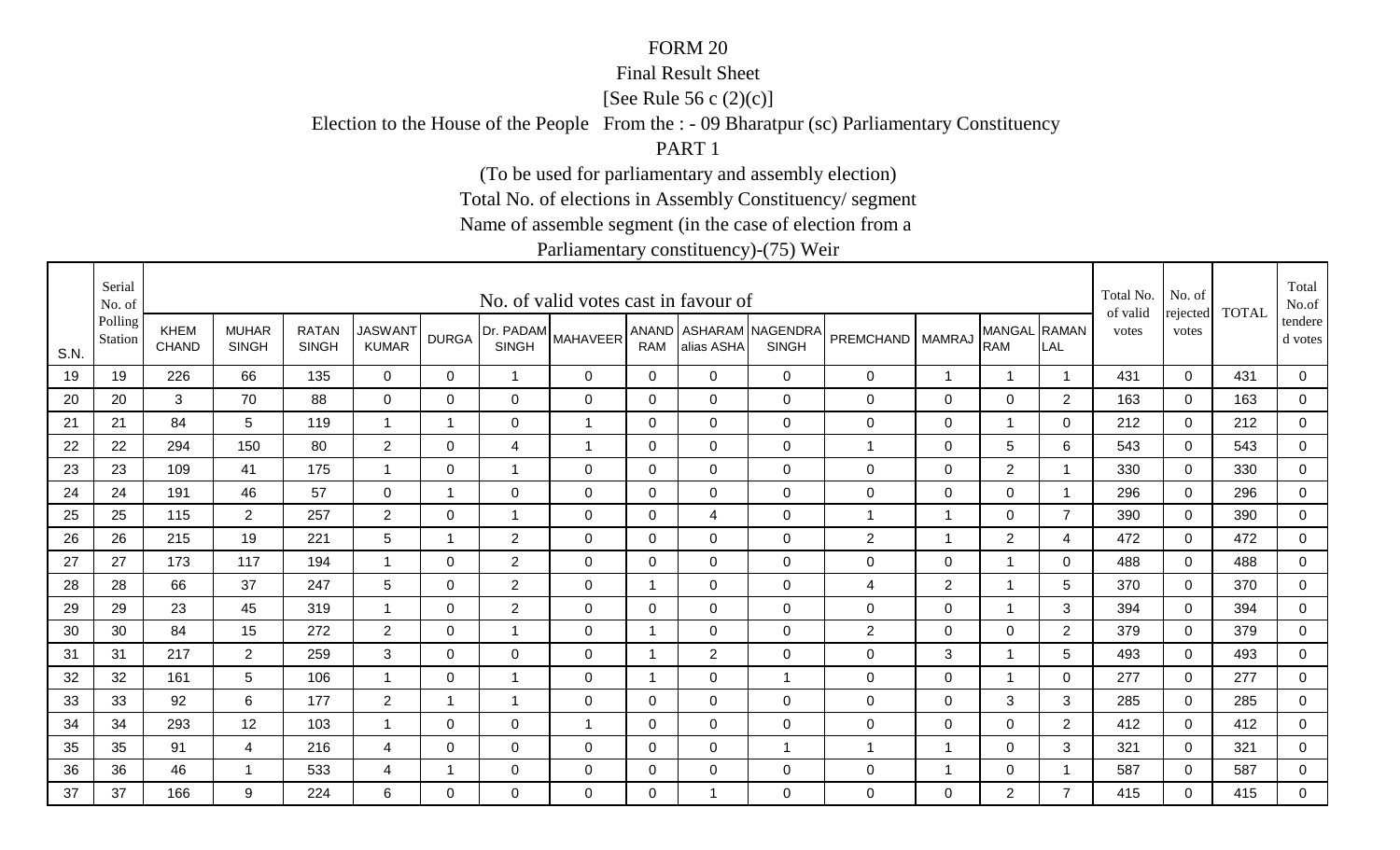#### Final Result Sheet

[See Rule 56 c (2)(c)]

Election to the House of the People From the : - 09 Bharatpur (sc) Parliamentary Constituency

PART 1

(To be used for parliamentary and assembly election)

Total No. of elections in Assembly Constituency/ segment

Name of assemble segment (in the case of election from a

|      | Serial<br>No. of   |                             |                              |                              |                                |                         |                           | No. of valid votes cast in favour of |                |              |                                        |                  |                |                            |                | Total No.<br>of valid | No. of            | <b>TOTAL</b> | Total<br>No.of     |
|------|--------------------|-----------------------------|------------------------------|------------------------------|--------------------------------|-------------------------|---------------------------|--------------------------------------|----------------|--------------|----------------------------------------|------------------|----------------|----------------------------|----------------|-----------------------|-------------------|--------------|--------------------|
| S.N. | Polling<br>Station | <b>KHEM</b><br><b>CHAND</b> | <b>MUHAR</b><br><b>SINGH</b> | <b>RATAN</b><br><b>SINGH</b> | <b>JASWANT</b><br><b>KUMAR</b> | <b>DURGA</b>            | Dr. PADAM<br><b>SINGH</b> | <b>MAHAVEER</b>                      | <b>RAM</b>     | alias ASHA   | ANAND ASHARAM NAGENDRA<br><b>SINGH</b> | PREMCHAND        | <b>MAMRAJ</b>  | MANGAL RAMAN<br><b>RAM</b> | LAL            | votes                 | rejected<br>votes |              | tendere<br>d votes |
| 38   | 38                 | 139                         | 21                           | 462                          | $\overline{1}$                 | $\overline{\mathbf{1}}$ | $5\phantom{.0}$           | $\overline{2}$                       | $\mathbf{1}$   | $\mathbf{0}$ | $\overline{0}$                         | $\mathbf{1}$     | $\mathfrak{B}$ | $\overline{1}$             | $\overline{4}$ | 641                   | $\mathbf 0$       | 641          | $\mathbf 0$        |
| 39   | 39                 | 12                          | 1                            | 236                          | 3                              | $\Omega$                | $\mathbf 0$               | $\mathbf 0$                          | 0              | $\Omega$     | $\overline{0}$                         | $\mathsf 0$      | 0              | $\mathbf 0$                | $\Omega$       | 252                   | $\mathbf 0$       | 252          | $\overline{0}$     |
| 40   | 40                 | 45                          | $\overline{2}$               | 212                          | $\overline{1}$                 | 0                       | $\mathbf 0$               | $\mathbf 0$                          | 0              | 0            | $\mathbf 0$                            | $\mathbf 0$      | $\mathbf 0$    | $\mathbf 0$                | 0              | 260                   | 0                 | 260          | $\mathbf 0$        |
| 41   | 41                 | 79                          | 3                            | 132                          | $\overline{1}$                 | 0                       | 0                         | 0                                    | 0              | $\Omega$     | $\mathbf 0$                            | 1                | $\mathbf 0$    | $\mathbf 0$                |                | 217                   | $\mathbf 0$       | 217          | $\overline{0}$     |
| 42   | 42                 | 115                         | $\overline{7}$               | 260                          | $\overline{4}$                 | 1                       | $\Omega$                  | $\mathbf{0}$                         | $\mathbf{0}$   | $\Omega$     | $\mathbf 0$                            | 0                | 5              | $\overline{1}$             | $\overline{4}$ | 397                   | $\mathbf{0}$      | 397          | $\mathbf 0$        |
| 43   | 43                 | 21                          | 16                           | 323                          | $\overline{4}$                 | 0                       | 0                         | $\mathbf 0$                          | 0              | 0            | $\mathbf{1}$                           | 0                | $\overline{2}$ | $\mathbf 0$                | 0              | 367                   | $\mathbf 0$       | 367          | $\mathbf 0$        |
| 44   | 44                 | 41                          | 4                            | 146                          | $\overline{\mathbf{1}}$        | $\Omega$                | $\mathbf 0$               | $\overline{0}$                       | 0              | 0            | $\mathbf 0$                            | $\mathbf 0$      | $\mathbf 0$    | $\mathbf 0$                | 3              | 195                   | $\mathbf 0$       | 195          | $\mathbf 0$        |
| 45   | 45                 | 120                         | $\overline{0}$               | 205                          | $\overline{4}$                 | $\mathbf 0$             | $\mathbf{3}$              | $\mathbf 0$                          | $\mathbf 0$    | $\mathbf 0$  | $\mathbf 0$                            | 0                | $\pmb{0}$      | $\mathbf 0$                | 4              | 336                   | 0                 | 336          | $\mathbf 0$        |
| 46   | 46                 | 189                         | $\overline{7}$               | 146                          | $\overline{2}$                 | 0                       | -1                        | -1                                   | 0              | 0            | $\mathbf 0$                            | $\mathbf 0$      | $\mathbf 0$    | $\mathbf 0$                | 0              | 346                   | $\mathbf 0$       | 346          | $\overline{0}$     |
| 47   | 47                 | 104                         | 11                           | 142                          | $\overline{2}$                 | 1                       | $\mathbf{1}$              | $\mathbf 0$                          | $\mathbf{0}$   | $\Omega$     | $\overline{0}$                         | $\mathbf 0$      | $\overline{2}$ | $\mathbf 0$                | 5              | 268                   | $\mathbf{0}$      | 268          | $\mathbf 0$        |
| 48   | 48                 | 10                          | 6                            | 269                          | $\overline{1}$                 | 0                       | $\mathbf 0$               | $\mathbf 0$                          | $\overline{1}$ | $\mathbf 0$  | $\mathbf 0$                            | $\overline{1}$   | $\mathsf 0$    | $\mathbf 0$                | 0              | 288                   | $\mathbf 0$       | 288          | $\mathbf 0$        |
| 49   | 49                 | 134                         | $\overline{7}$               | 340                          | $\overline{7}$                 | $\Omega$                | $\mathbf 1$               | $\overline{0}$                       | $\Omega$       | $\Omega$     | $\overline{1}$                         | $\mathbf 1$      | 3              | $\mathbf 0$                | -1             | 495                   | $\mathbf{0}$      | 495          | $\mathbf 0$        |
| 50   | 50                 | 167                         | $\overline{1}$               | 170                          | $\overline{0}$                 | 0                       | $\mathbf 1$               | $\mathbf 0$                          | $\mathbf 1$    | $\mathbf 0$  | $\mathbf 0$                            | $\boldsymbol{0}$ | $\mathsf 0$    | $\mathbf{1}$               | $\mathbf{0}$   | 341                   | $\mathbf 0$       | 341          | $\overline{0}$     |
| 51   | 51                 | 244                         | 1                            | 77                           | $\mathbf 0$                    | $\Omega$                | $\mathbf 1$               | 0                                    | $\mathbf{0}$   | $\Omega$     | $\mathbf 0$                            | $\mathbf{1}$     | 0              | $\mathbf 0$                | $\mathbf{0}$   | 324                   | $\mathbf{0}$      | 324          | $\mathbf 0$        |
| 52   | 52                 | 146                         | $\overline{2}$               | 138                          | $\overline{1}$                 | $\Omega$                | $\mathbf 1$               | 0                                    | $\mathbf{0}$   | $\Omega$     | $\overline{2}$                         | $\mathbf 1$      | 1              | $\mathbf 0$                | 2              | 294                   | $\mathbf{0}$      | 294          | $\overline{0}$     |
| 53   | 53                 | 197                         | 3                            | 165                          | $\overline{\mathbf{1}}$        | 0                       | $\mathbf 0$               | $\mathbf 0$                          | $\mathbf 0$    | $\mathbf 0$  | $\mathbf 0$                            | 33               | 1              | $\mathbf 0$                | $\overline{2}$ | 402                   | $\mathbf 0$       | 402          | $\overline{0}$     |
| 54   | 54                 | 123                         | 6                            | 187                          | 0                              | 0                       | $\mathbf 1$               | $\overline{0}$                       | 0              | 0            | $\mathbf 0$                            | $\mathbf 0$      | -1             | $\mathbf 0$                | $\mathbf 0$    | 318                   | $\mathbf 0$       | 318          | $\mathbf 0$        |
| 55   | 55                 | 116                         | -1                           | 109                          | $\overline{2}$                 |                         | $\mathbf 0$               | $\mathbf 0$                          | $\overline{2}$ | 0            | $\mathbf 0$                            | 0                | $\pmb{0}$      | $\mathbf 0$                | 0              | 231                   | $\mathbf 0$       | 231          | $\mathbf 0$        |
| 56   | 56                 | 85                          | 37                           | 303                          | 4                              | $\Omega$                | -1                        | $\mathbf{0}$                         | $\mathbf{0}$   | $\Omega$     | $\overline{0}$                         | $\mathbf 1$      | 2              | $\mathbf 0$                | 3              | 436                   | $\Omega$          | 436          | $\overline{0}$     |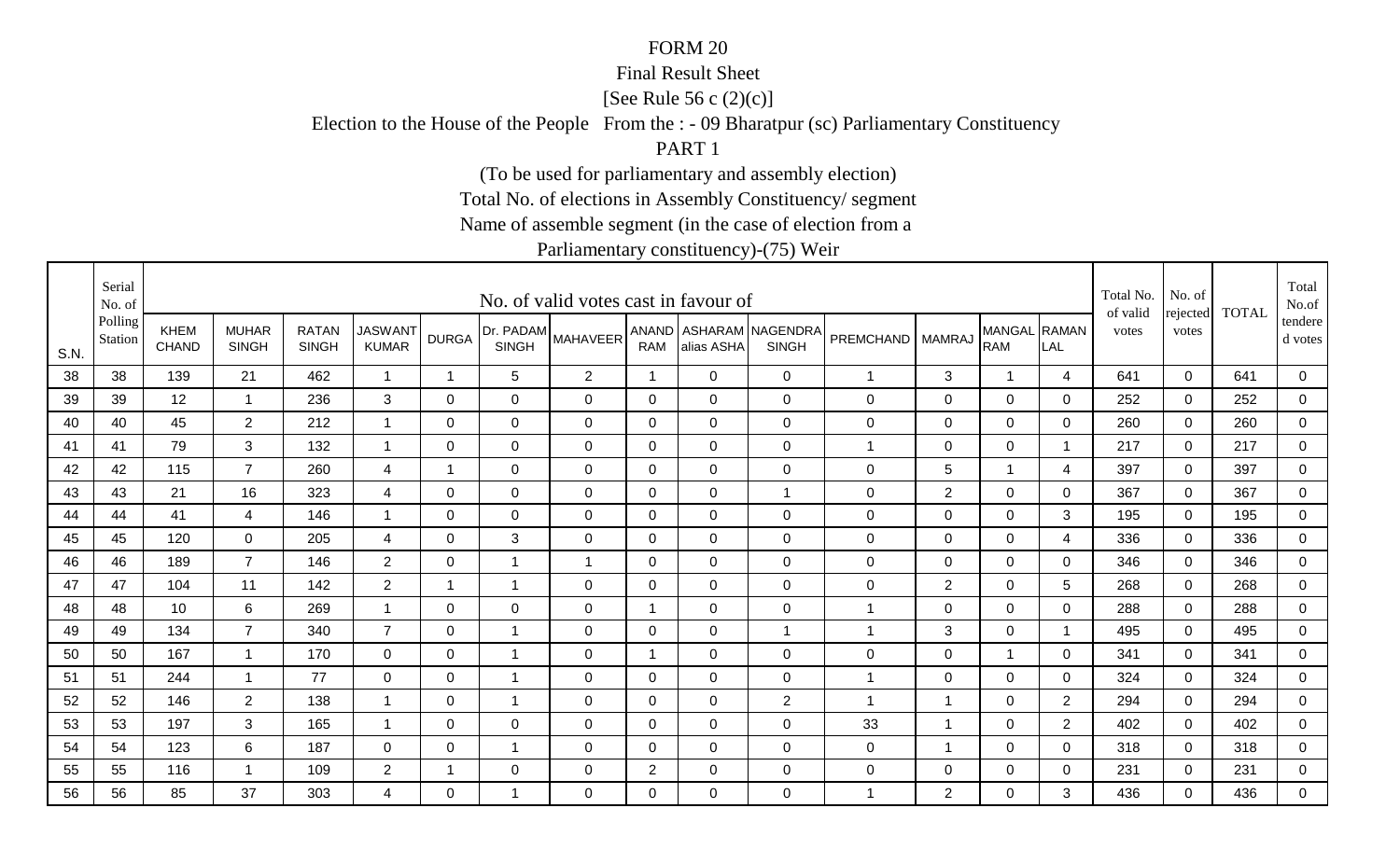#### Final Result Sheet

[See Rule 56 c (2)(c)]

Election to the House of the People From the : - 09 Bharatpur (sc) Parliamentary Constituency

PART 1

(To be used for parliamentary and assembly election)

Total No. of elections in Assembly Constituency/ segment

Name of assemble segment (in the case of election from a

|      | Serial<br>No. of   |                             |                              |                              |                                |                |                | No. of valid votes cast in favour of    |                |             |                                        |                    |                |                            |              | Total No.<br>of valid | No. of            | <b>TOTAL</b> | Total<br>No.of     |
|------|--------------------|-----------------------------|------------------------------|------------------------------|--------------------------------|----------------|----------------|-----------------------------------------|----------------|-------------|----------------------------------------|--------------------|----------------|----------------------------|--------------|-----------------------|-------------------|--------------|--------------------|
| S.N. | Polling<br>Station | <b>KHEM</b><br><b>CHAND</b> | <b>MUHAR</b><br><b>SINGH</b> | <b>RATAN</b><br><b>SINGH</b> | <b>JASWANT</b><br><b>KUMAR</b> | <b>DURGA</b>   | <b>SINGH</b>   | <b>IDr. PADAM</b> MAHAVEER <sup>1</sup> | <b>RAM</b>     | alias ASHA  | ANAND ASHARAM NAGENDRA<br><b>SINGH</b> | PREMCHAND   MAMRAJ |                | MANGAL RAMAN<br><b>RAM</b> | LAL          | votes                 | rejected<br>votes |              | tendere<br>d votes |
| 57   | 57                 | 106                         | $\Omega$                     | 301                          | $\overline{2}$                 | $\overline{1}$ | $\mathbf 0$    | $\overline{2}$                          | $\mathbf 0$    | $\mathbf 0$ | $\mathbf 0$                            | 0                  | 1              | $\mathbf 0$                | 0            | 413                   | $\mathbf 0$       | 413          | 0                  |
| 58   | 58                 | 167                         | 25                           | 196                          | $\mathbf 0$                    | $\Omega$       | $\mathbf 0$    | $\overline{1}$                          | $\mathbf 0$    | $\mathbf 0$ | $\mathbf 0$                            | $\overline{2}$     | $\overline{1}$ | $\mathbf 0$                | 3            | 395                   | $\mathbf 0$       | 395          | $\mathsf 0$        |
| 59   | 59                 | 106                         | 8                            | 292                          | 5                              | 0              | $\mathbf 0$    | 0                                       | 0              | $\mathbf 0$ | $\mathbf 0$                            | $\mathbf 1$        | $\overline{2}$ | $\overline{2}$             | 9            | 425                   | 0                 | 425          | $\mathbf 0$        |
| 60   | 60                 | $\overline{7}$              | $\overline{1}$               | 243                          | $\overline{2}$                 | 0              | $\mathbf 1$    | $\Omega$                                | 0              | $\Omega$    | $\mathbf 0$                            | 1                  | 1              | $\mathbf 0$                | $\mathbf{0}$ | 256                   | $\Omega$          | 256          | $\mathbf 0$        |
| 61   | 61                 | 253                         | 9                            | 202                          | $\mathbf{1}$                   | $\mathbf 0$    | $\overline{1}$ | $\mathbf 0$                             | $\overline{0}$ | $\Omega$    | $\mathbf 0$                            | 0                  | $\pmb{0}$      | $\overline{1}$             | -1           | 468                   | $\Omega$          | 468          | $\mathbf 0$        |
| 62   | 62                 | 131                         | 9                            | 293                          | 3                              | 0              | $\mathbf{1}$   | $\mathbf 0$                             | $\mathbf 0$    | $\mathbf 0$ | $\mathbf{1}$                           | $\mathbf 1$        | $\overline{1}$ | $\overline{2}$             | $\mathbf 0$  | 442                   | $\mathbf 0$       | 442          | $\overline{0}$     |
| 63   | 63                 | 218                         | 16                           | 188                          | $\mathbf 0$                    | $\mathbf 0$    | $\mathbf 0$    | $\mathbf 0$                             | $\mathbf 0$    | -1          | $\overline{1}$                         | $\overline{c}$     | $\overline{2}$ | $\overline{2}$             | 2            | 432                   | $\Omega$          | 432          | $\mathbf 0$        |
| 64   | 64                 | 319                         | 14                           | 96                           | $\overline{2}$                 | 0              | $\mathbf 0$    | 0                                       | $\mathbf 0$    | 0           | $\mathbf 0$                            | 0                  | $\mathbf 0$    | $\mathbf 0$                | 4            | 435                   | 0                 | 435          | $\mathbf 0$        |
| 65   | 65                 | 150                         | 5                            | 170                          | $\overline{2}$                 | $\Omega$       | 0              | 5                                       | 1              | 0           | $\mathbf 0$                            | 1                  | 1              | $\mathbf 0$                | 3            | 338                   | $\Omega$          | 338          | 0                  |
| 66   | 66                 | 222                         | 6                            | 166                          | 5                              | $\Omega$       | 0              | $\overline{1}$                          | 0              | 0           | $\mathbf 0$                            | 0                  | 1              | $\overline{\mathbf{1}}$    | -1           | 403                   | $\Omega$          | 403          | 0                  |
| 67   | 67                 | 45                          | 13                           | 59                           | $\mathbf 0$                    | $\Omega$       | 0              | $\mathbf 0$                             | 0              | $\Omega$    | $\mathbf 0$                            | 0                  | $\sqrt{2}$     | $\mathbf 0$                |              | 120                   | $\Omega$          | 120          | $\mathbf 0$        |
| 68   | 68                 | 104                         | 3                            | 156                          | -1                             | 0              | $\mathbf 0$    | $\mathbf 0$                             | 0              | 0           | $\overline{0}$                         | 0                  | $\mathbf 1$    |                            | 3            | 269                   | $\Omega$          | 269          | 0                  |
| 69   | 69                 | 138                         | 35                           | 235                          | 3                              | 0              | $\overline{2}$ | 0                                       | -1             | 0           | $\mathbf 0$                            | 0                  | 0              | $\mathbf 1$                | $\mathbf 0$  | 415                   | 0                 | 415          | $\mathbf 0$        |
| 70   | 70                 | 25                          | $\overline{2}$               | 126                          | 0                              | 0              | $\mathbf 0$    | $\mathbf 1$                             | 0              | 0           | $\mathbf 0$                            | 1                  | 0              | $\mathbf 0$                | 2            | 157                   | $\Omega$          | 157          | $\mathbf 0$        |
| 71   | 71                 | 70                          | 10                           | 114                          | $\mathbf 0$                    | 0              | $\mathbf{1}$   | 0                                       | 0              | 0           | $\mathbf 0$                            | 0                  | $\mathbf 0$    | $\mathbf 0$                | -1           | 196                   | $\Omega$          | 196          | $\mathbf 0$        |
| 72   | 72                 | 127                         | 20                           | 157                          | -1                             | -1             | $\mathbf 0$    | $\mathbf 0$                             | $\mathbf 0$    | $\mathbf 0$ | $\mathbf{1}$                           | 0                  | $\mathbf 0$    | $\overline{2}$             |              | 310                   | 0                 | 310          | 0                  |
| 73   | 73                 | 162                         | 96                           | 134                          | -1                             | 0              | $\mathbf 0$    | $\mathbf 0$                             | 0              | -1          | $\mathbf 0$                            | $\overline{2}$     | 1              | $\overline{\mathbf{4}}$    | 5            | 406                   | $\Omega$          | 406          | $\mathbf 0$        |
| 74   | 74                 | 106                         | $\overline{7}$               | 189                          | 4                              | $\overline{2}$ | $\overline{2}$ | 0                                       | 0              | 0           | $\mathbf{1}$                           | 0                  | $\mathbf 0$    | $\mathbf 0$                | 3            | 314                   | 0                 | 314          | $\overline{0}$     |
| 75   | 75                 | 43                          | 10                           | 221                          | $\overline{2}$                 | $\Omega$       | $\Omega$       | $\Omega$                                | $\Omega$       | $\Omega$    | $\overline{1}$                         | 1                  | $\mathbf{0}$   | $\overline{0}$             | $\Omega$     | 278                   | $\Omega$          | 278          | 0                  |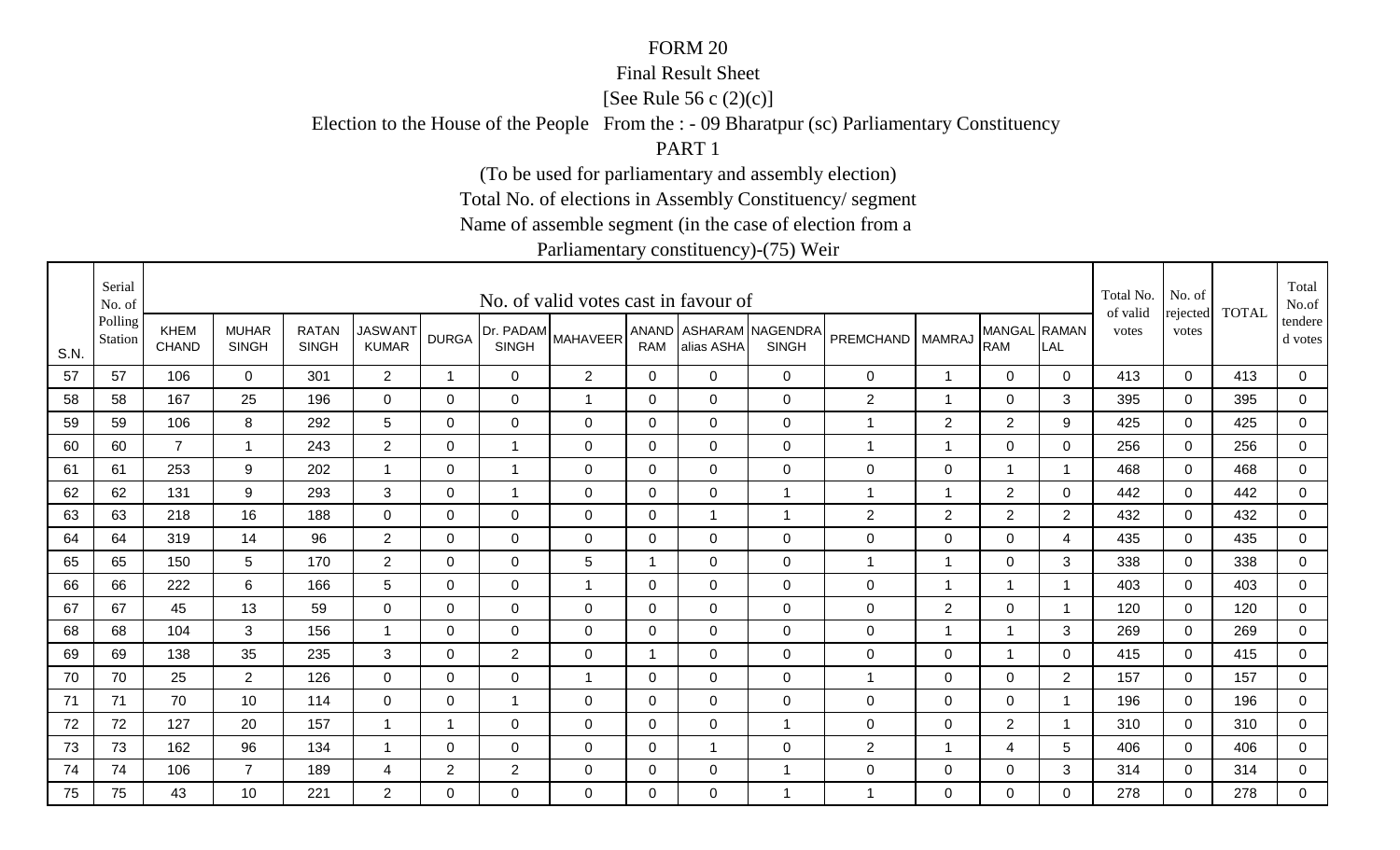#### Final Result Sheet

[See Rule 56 c (2)(c)]

Election to the House of the People From the : - 09 Bharatpur (sc) Parliamentary Constituency

PART 1

(To be used for parliamentary and assembly election)

Total No. of elections in Assembly Constituency/ segment

Name of assemble segment (in the case of election from a

|      | Serial<br>No. of   |                             |                              |                              |                                |                |                           | No. of valid votes cast in favour of |                |                |                                        |                      |                |                            |                | Total No.<br>of valid | No. of            | <b>TOTAL</b> | Total<br>No.of     |
|------|--------------------|-----------------------------|------------------------------|------------------------------|--------------------------------|----------------|---------------------------|--------------------------------------|----------------|----------------|----------------------------------------|----------------------|----------------|----------------------------|----------------|-----------------------|-------------------|--------------|--------------------|
| S.N. | Polling<br>Station | <b>KHEM</b><br><b>CHAND</b> | <b>MUHAR</b><br><b>SINGH</b> | <b>RATAN</b><br><b>SINGH</b> | <b>JASWANT</b><br><b>KUMAR</b> | <b>DURGA</b>   | Dr. PADAM<br><b>SINGH</b> | <b>MAHAVEER</b>                      | <b>RAM</b>     | alias ASHA     | ANAND ASHARAM NAGENDRA<br><b>SINGH</b> | PREMCHAND   MAMRAJ   |                | MANGAL RAMAN<br><b>RAM</b> | LAL            | votes                 | rejected<br>votes |              | tendere<br>d votes |
| 76   | 76                 | 59                          | 88                           | 438                          | $\mathbf{3}$                   | $\mathbf 0$    | $\mathbf 0$               | $\mathbf 0$                          | $\mathbf 0$    | $\mathbf{0}$   | $\overline{0}$                         | $\mathbf 0$          | $\mathbf 0$    | $\overline{0}$             | 5              | 593                   | $\mathbf 0$       | 593          | $\mathbf 0$        |
| 77   | 77                 | 128                         | 3                            | 188                          | $\overline{\mathbf{1}}$        | 0              | 0                         | $\overline{1}$                       | 0              | 0              | $\mathbf 0$                            | 0                    | $\overline{2}$ | $\overline{1}$             | 2              | 326                   | $\mathbf 0$       | 326          | $\mathbf 0$        |
| 78   | 78                 | 44                          | $\mathbf 0$                  | 159                          | $\mathbf{0}$                   | 0              | 0                         | $\mathbf 0$                          | 0              | $\mathbf{0}$   | $\mathbf{1}$                           | 0                    | 1              | $\mathbf 0$                | 5              | 210                   | $\mathbf 0$       | 210          | $\overline{0}$     |
| 79   | 79                 | 67                          | 11                           | 149                          | 0                              | 0              | $\mathbf 0$               | $\mathbf 0$                          | 1              | 0              | $\mathbf 0$                            | 0                    | $\mathbf 0$    | $\mathbf 0$                |                | 229                   | $\mathbf 0$       | 229          | $\mathbf 0$        |
| 80   | 80                 | 8                           | 45                           | 261                          | 3                              | $\Omega$       | 0                         | $\mathbf 0$                          | $\Omega$       | $\Omega$       | $\overline{0}$                         | $\overline{c}$       | 3              | $\overline{1}$             |                | 324                   | $\mathbf{0}$      | 324          | $\mathbf 0$        |
| 81   | 81                 | 34                          | 30                           | 107                          | $\overline{2}$                 | 0              | $\mathbf 0$               | $\mathbf 0$                          | $\mathbf 0$    | $\overline{0}$ | $\mathbf 0$                            | $\overline{2}$       | 1              | $\mathbf 0$                | 8              | 184                   | $\mathbf 0$       | 184          | $\mathbf 0$        |
| 82   | 82                 | 86                          | $\mathbf{1}$                 | 153                          | -1                             | $\mathbf 0$    | $\sqrt{2}$                | $\mathbf 0$                          | $\mathbf 0$    | -1             | $\mathbf 0$                            | 0                    | $\mathsf 0$    | $\mathbf 0$                |                | 245                   | $\mathbf 0$       | 245          | $\mathbf 0$        |
| 83   | 83                 | 131                         | 8                            | 159                          | $\mathbf 0$                    | 0              | $\overline{1}$            | 0                                    | 1              | 0              | $\mathbf 0$                            | 0                    | $\overline{1}$ | $\mathbf 0$                | $\mathbf 0$    | 301                   | 0                 | 301          | $\mathbf 0$        |
| 84   | 84                 | 190                         | $\mathbf 1$                  | 204                          | 3                              | 0              | 10                        | $\mathbf 1$                          | 0              | 0              | $\mathbf 0$                            | 0                    | 1              | $\overline{2}$             | 0              | 412                   | $\mathbf 0$       | 412          | $\mathbf 0$        |
| 85   | 85                 | 301                         | 6                            | 101                          | 4                              | $\Omega$       | 0                         | 0                                    | 0              | -1             | $\overline{0}$                         | 0                    | -1             | $\mathbf 0$                | 3              | 417                   | $\mathbf{0}$      | 417          | $\mathbf 0$        |
| 86   | 86                 | 117                         | 11                           | 140                          | 4                              | $\mathbf 1$    | 3                         | $\mathbf 0$                          | 0              | $\overline{2}$ | $\mathbf{1}$                           | $\overline{1}$       | 1              | $\mathbf 0$                | $\overline{7}$ | 288                   | $\mathbf 0$       | 288          | $\mathbf 0$        |
| 87   | 87                 | 38                          | 4                            | 202                          | $\overline{2}$                 | 0              | 1                         | $\overline{1}$                       | 0              | -1             | $\overline{1}$                         | $\blacktriangleleft$ | $\overline{2}$ | $\overline{1}$             | 0              | 254                   | $\mathbf 0$       | 254          | $\mathbf 0$        |
| 88   | 88                 | 102                         | 88                           | 146                          | $\mathbf 0$                    | 1              | $\mathbf 0$               | 0                                    | 1              | 0              | 2                                      | 0                    | 1              | $\overline{1}$             | 3              | 345                   | 0                 | 345          | $\mathbf 0$        |
| 89   | 89                 | 45                          | $\mathbf 1$                  | 122                          | 5                              | 0              | -1                        | $\mathbf 0$                          | 0              | $\mathbf 0$    | $\mathbf{1}$                           | $\overline{2}$       | 3              | 3                          | $\overline{7}$ | 190                   | $\mathbf 0$       | 190          | $\mathbf 0$        |
| 90   | 90                 | 102                         | 26                           | 148                          | $\overline{1}$                 | $\overline{1}$ | 0                         | 0                                    | $\overline{1}$ | $\Omega$       | $\mathbf 0$                            | $\overline{1}$       | $\mathbf 0$    | $\overline{1}$             |                | 282                   | $\mathbf{0}$      | 282          | $\mathbf 0$        |
| 91   | 91                 | 137                         | 33                           | 299                          | 4                              | 0              | 8                         | $\mathbf 0$                          | 0              | 0              | $\mathbf{1}$                           | 0                    | $\mathbf 0$    | $\mathbf{1}$               | $\overline{2}$ | 485                   | $\mathbf 0$       | 485          | $\mathbf 0$        |
| 92   | 92                 | 279                         | 16                           | 150                          |                                | 0              | 1                         | 0                                    | 0              | 0              | $\mathbf 0$                            | 0                    | $\mathbf 0$    | 3                          | 3              | 453                   | $\mathbf 0$       | 453          | $\mathbf 0$        |
| 93   | 93                 | 153                         | 3                            | 70                           |                                | 0              | $\overline{2}$            | $\mathbf 0$                          | 0              |                | $\mathbf 0$                            | 0                    | $\pmb{0}$      | $\overline{1}$             | $\overline{2}$ | 233                   | $\mathbf 0$       | 233          | $\mathbf 0$        |
| 94   | 94                 | 168                         | 5                            | 105                          | 3                              | $\Omega$       | $\overline{2}$            | 2                                    | $\Omega$       | $\overline{0}$ | $\overline{0}$                         | 1                    | 0              | $\mathbf 1$                | 5              | 292                   | $\Omega$          | 292          | $\mathbf 0$        |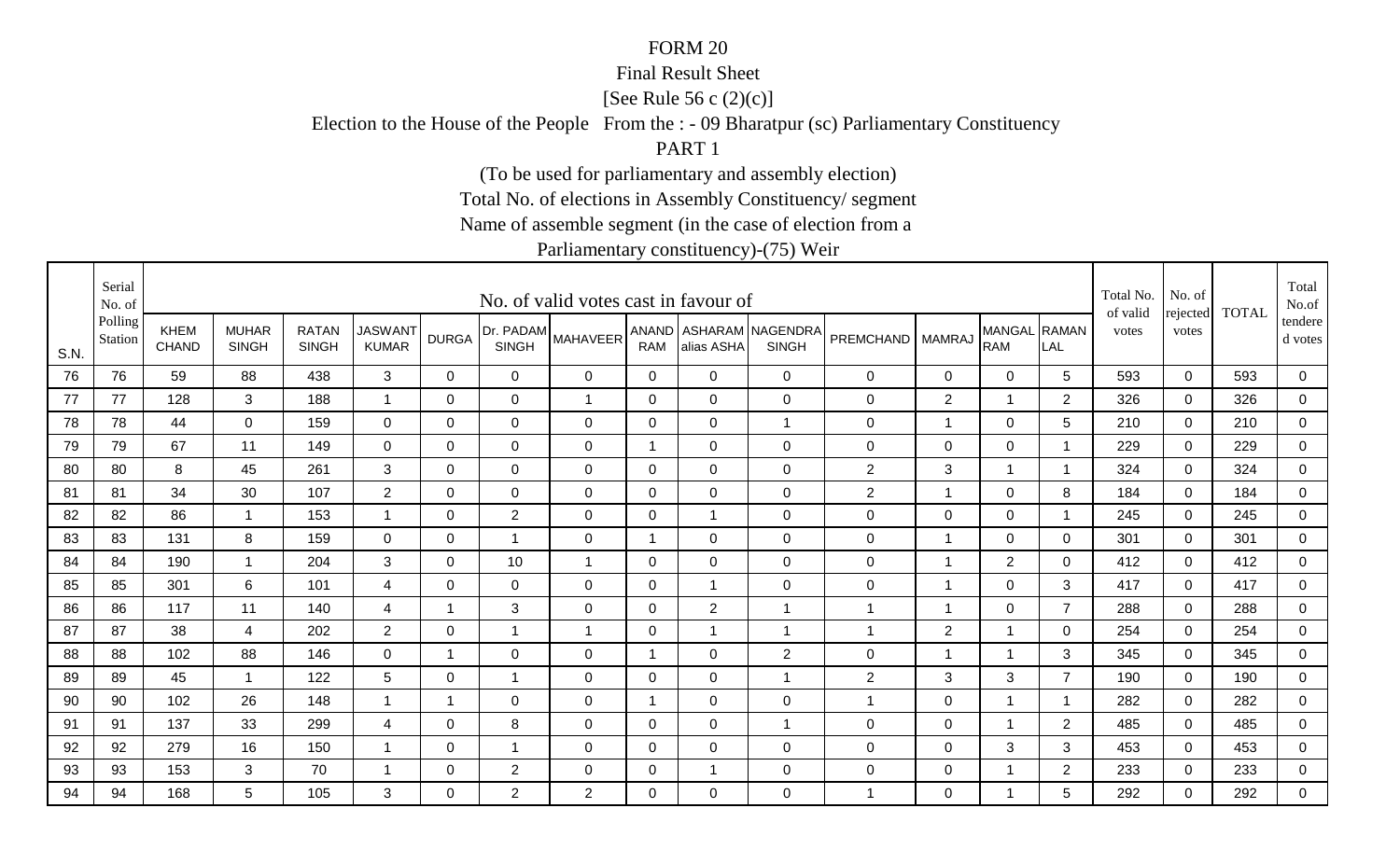#### Final Result Sheet

[See Rule 56 c (2)(c)]

Election to the House of the People From the : - 09 Bharatpur (sc) Parliamentary Constituency

PART 1

(To be used for parliamentary and assembly election)

Total No. of elections in Assembly Constituency/ segment

Name of assemble segment (in the case of election from a

|      | Serial<br>No. of   |                             |                              |                              |                                |              |                           | No. of valid votes cast in favour of |              |                |                                        |                  |                |                            |                | Total No.<br>of valid | No. of            | <b>TOTAL</b> | Total<br>No.of     |
|------|--------------------|-----------------------------|------------------------------|------------------------------|--------------------------------|--------------|---------------------------|--------------------------------------|--------------|----------------|----------------------------------------|------------------|----------------|----------------------------|----------------|-----------------------|-------------------|--------------|--------------------|
| S.N. | Polling<br>Station | <b>KHEM</b><br><b>CHAND</b> | <b>MUHAR</b><br><b>SINGH</b> | <b>RATAN</b><br><b>SINGH</b> | <b>JASWANT</b><br><b>KUMAR</b> | <b>DURGA</b> | Dr. PADAM<br><b>SINGH</b> | <b>MAHAVEER</b>                      | <b>RAM</b>   | alias ASHA     | ANAND ASHARAM NAGENDRA<br><b>SINGH</b> | <b>PREMCHAND</b> | <b>MAMRAJ</b>  | MANGAL RAMAN<br><b>RAM</b> | LAL            | votes                 | rejected<br>votes |              | tendere<br>d votes |
| 95   | 95                 | 66                          | 14                           | 319                          | $\mathbf{3}$                   | 0            | $\overline{1}$            | 0                                    | $\mathbf 1$  | $\overline{1}$ | $\mathbf 0$                            | $\mathbf 0$      | $\overline{1}$ | $\mathbf{3}$               | 3              | 412                   | $\mathbf 0$       | 412          | $\mathbf 0$        |
| 96   | 96                 | 305                         | 19                           | 122                          | $\overline{0}$                 | $\Omega$     | $\mathbf{3}$              | $\overline{2}$                       | $\Omega$     | $\Omega$       | $\mathbf 0$                            | 1                | $\overline{2}$ |                            | 8              | 463                   | $\mathbf 0$       | 463          | $\mathsf 0$        |
| 97   | 97                 | 205                         | 82                           | 41                           | $\overline{2}$                 | 0            | 4                         | $\mathbf 0$                          | 0            |                | $\mathbf 0$                            | $\mathbf 0$      | $\mathbf 0$    | $\mathbf 0$                | -1             | 336                   | 0                 | 336          | $\mathbf 0$        |
| 98   | 98                 | 12                          | 159                          | 258                          | $\overline{7}$                 | 1            | 1                         | $\mathbf 1$                          | 0            | $\Omega$       | $\mathbf 0$                            | $\overline{2}$   | 3              | $\overline{2}$             | 11             | 457                   | $\Omega$          | 457          | $\mathbf 0$        |
| 99   | 99                 | 50                          | $\mathbf 0$                  | 90                           | $\overline{\mathbf{1}}$        | $\Omega$     | $\mathbf 0$               | $\mathbf 0$                          | $\mathbf 0$  | $\Omega$       | $\mathbf 0$                            | $\mathbf 0$      | 3              | $\mathbf 0$                | -1             | 145                   | $\Omega$          | 145          | $\mathbf 0$        |
| 100  | 100                | 346                         | 8                            | 117                          | $\mathbf 0$                    | $\Omega$     | $\mathbf 0$               | $\mathbf 0$                          | $\mathbf 0$  | $\overline{0}$ | $\mathbf 0$                            | $\boldsymbol{0}$ | $\mathbf 0$    | $\overline{0}$             | 3              | 474                   | $\mathbf 0$       | 474          | $\overline{0}$     |
| 101  | 101                | 85                          | $\overline{2}$               | 188                          | -1                             | $\mathbf 0$  | $\mathbf 0$               | $\mathbf 0$                          | $\mathbf{0}$ | $\mathbf 0$    | $\mathbf 0$                            | $\mathbf 0$      | $\mathbf 0$    | $\mathbf 1$                | $\mathbf{0}$   | 277                   | $\Omega$          | 277          | $\mathbf 0$        |
| 102  | 102                | 259                         | 14                           | 102                          | $\overline{2}$                 | 0            | $\mathbf 0$               | 0                                    | 0            | 0              | $\mathbf 0$                            | $\mathbf{1}$     | $\overline{2}$ | 0                          | 2              | 382                   | 0                 | 382          | $\mathbf 0$        |
| 103  | 103                | 205                         | $\overline{2}$               | 10                           | -1                             | $\Omega$     | 0                         | 0                                    | 0            | $\Omega$       | $\mathbf 0$                            | $\mathbf 0$      | $\mathbf 1$    | $\mathbf 0$                | -1             | 220                   | $\Omega$          | 220          | 0                  |
| 104  | 104                | 129                         | 37                           | 372                          | 3                              | $\Omega$     | $\overline{2}$            | $\overline{1}$                       | 0            | $\Omega$       | $\mathbf 0$                            | 0                | $\overline{2}$ |                            | 5              | 552                   | $\Omega$          | 552          | 0                  |
| 105  | 105                | 223                         | $\overline{2}$               | 73                           |                                | 1            | 0                         | $\overline{1}$                       | $\Omega$     | $\Omega$       | $\overline{2}$                         | $\mathbf 0$      | $\overline{1}$ | $\mathbf 0$                | 4              | 308                   | $\Omega$          | 308          | $\mathbf 0$        |
| 106  | 106                | 199                         | 25                           | 73                           | 4                              | 0            | $\mathbf 0$               | $\mathbf 0$                          | 0            | 0              | $\mathbf 0$                            | 0                | $\overline{2}$ | $\mathbf 0$                | 3              | 306                   | $\Omega$          | 306          | 0                  |
| 107  | 107                | 11                          | 23                           | 215                          | $5\phantom{.0}$                | 1            | 1                         | 0                                    | 0            | 0              | $\mathbf 0$                            | $\mathbf 0$      | 3              |                            | 5              | 265                   | 0                 | 265          | $\mathbf 0$        |
| 108  | 108                | 38                          | $\overline{2}$               | 148                          | -1                             | 0            | 0                         | 0                                    | 0            | 0              | $\mathbf 0$                            | $\mathbf 0$      | 0              | $\mathbf 0$                | $\overline{2}$ | 191                   | $\Omega$          | 191          | $\mathbf 0$        |
| 109  | 109                | 158                         | 10                           | 100                          | $\overline{2}$                 | 1            | $\mathbf 0$               | $\overline{1}$                       | 0            | 0              | $\mathbf 0$                            | $\mathbf 0$      | $\mathbf 0$    | $\mathbf 0$                | 4              | 276                   | $\Omega$          | 276          | $\mathbf 0$        |
| 110  | 110                | 117                         | 6                            | 66                           | -1                             | 0            | $\mathbf 0$               | $\mathbf 0$                          | 0            | 0              | $\mathbf{1}$                           | $\mathbf 0$      | $\mathbf 0$    | $\mathbf 0$                | 3              | 194                   | 0                 | 194          | 0                  |
| 111  | 111                | 89                          | $\sqrt{5}$                   | 201                          | 4                              | $\Omega$     | $\mathbf 0$               | $\mathbf 0$                          | 0            | 0              | $\overline{1}$                         | $\mathbf 1$      | 3              | $\overline{2}$             | -1             | 307                   | $\mathbf{0}$      | 307          | 0                  |
| 112  | 112                | 61                          | 1                            | 109                          | $\overline{2}$                 | 0            | $\mathbf 0$               | $\mathbf 0$                          | 0            | 0              | $\overline{2}$                         | $\mathbf{2}$     | $\overline{2}$ |                            | $\overline{2}$ | 182                   | $\mathbf{0}$      | 182          | $\overline{0}$     |
| 113  | 113                | 118                         | $\Omega$                     | 197                          | $\overline{2}$                 | $\Omega$     | $\Omega$                  | $\Omega$                             | $\Omega$     |                | $\mathbf 0$                            | 0                | 3              |                            | 4              | 326                   | $\Omega$          | 326          | 0                  |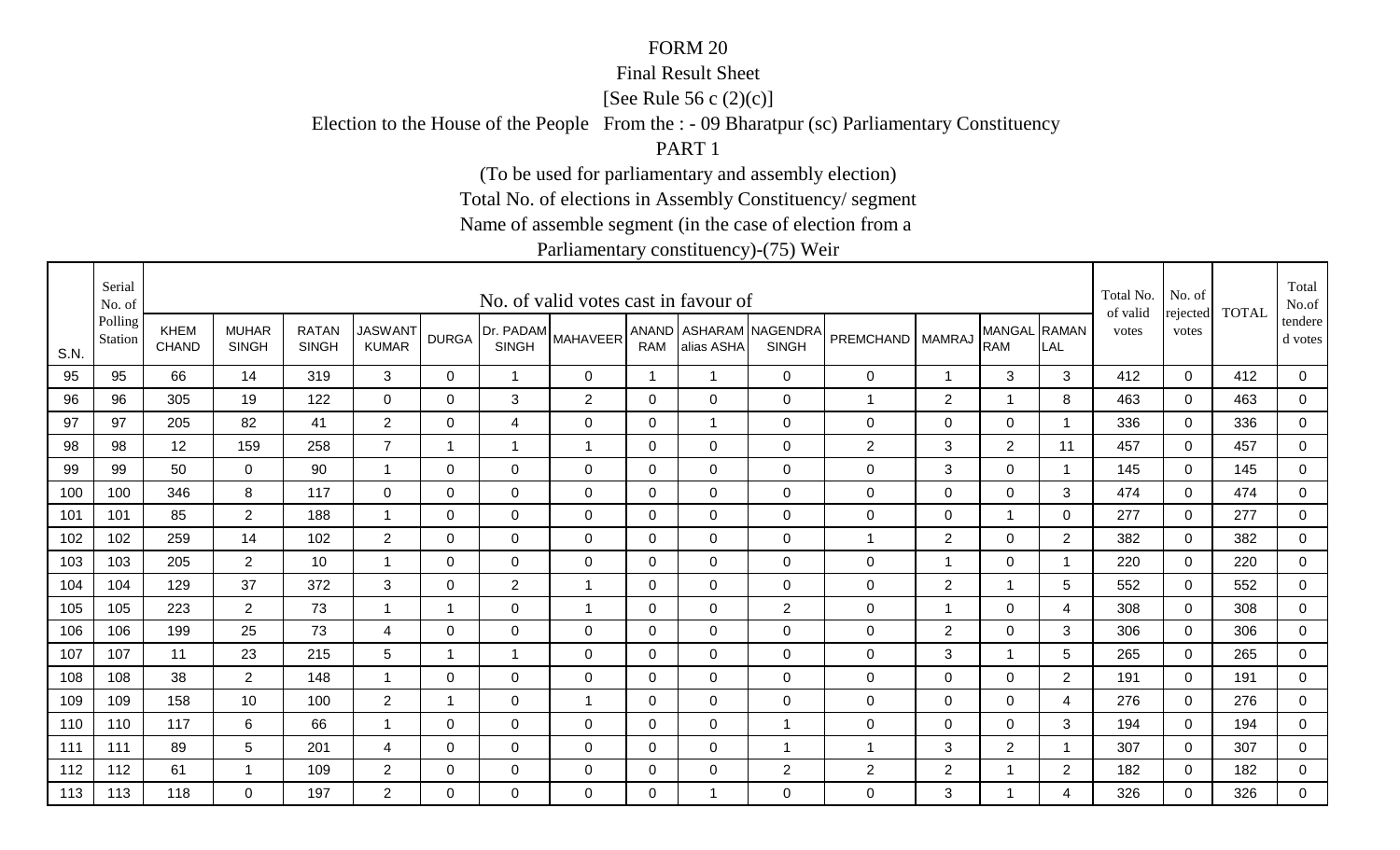#### Final Result Sheet

[See Rule 56 c (2)(c)]

Election to the House of the People From the : - 09 Bharatpur (sc) Parliamentary Constituency

PART 1

(To be used for parliamentary and assembly election)

Total No. of elections in Assembly Constituency/ segment

Name of assemble segment (in the case of election from a

|      | Serial<br>No. of   |                             |                              |                              |                                |              |                | No. of valid votes cast in favour of |                |                |                                        |                  |                |                            |                | Total No.<br>of valid | No. of            | <b>TOTAL</b> | Total<br>No.of     |
|------|--------------------|-----------------------------|------------------------------|------------------------------|--------------------------------|--------------|----------------|--------------------------------------|----------------|----------------|----------------------------------------|------------------|----------------|----------------------------|----------------|-----------------------|-------------------|--------------|--------------------|
| S.N. | Polling<br>Station | <b>KHEM</b><br><b>CHAND</b> | <b>MUHAR</b><br><b>SINGH</b> | <b>RATAN</b><br><b>SINGH</b> | <b>JASWANT</b><br><b>KUMAR</b> | <b>DURGA</b> | <b>SINGH</b>   | [Dr. PADAM MAHAVEER <sup>1</sup>     | <b>RAM</b>     | alias ASHA     | ANAND ASHARAM NAGENDRA<br><b>SINGH</b> | <b>PREMCHAND</b> | <b>MAMRAJ</b>  | MANGAL RAMAN<br><b>RAM</b> | LAL            | votes                 | rejected<br>votes |              | tendere<br>d votes |
| 114  | 114                | 267                         | $\mathbf{1}$                 | 114                          | 3                              | $\Omega$     | $\mathbf 0$    | 0                                    | $\overline{1}$ | $\mathbf 0$    | $\mathbf 0$                            | 0                | 1              | $\mathbf 0$                | 5              | 392                   | $\mathbf 0$       | 392          | 0                  |
| 115  | 115                | 146                         | $\mathbf{1}$                 | 55                           | $\mathbf 0$                    | $\Omega$     | $\overline{1}$ | $\mathbf 0$                          | $\mathbf 0$    | $\mathbf 0$    | $\overline{1}$                         | 0                | $\pmb{0}$      | $\mathbf 0$                | $\mathbf{0}$   | 204                   | $\mathbf 0$       | 204          | $\mathsf 0$        |
| 116  | 116                | 183                         | 4                            | 190                          | $\overline{2}$                 | 0            | $\overline{1}$ | $\overline{2}$                       | 0              | $\mathbf 0$    | $\mathbf 0$                            | 0                | 1              | $\mathbf 0$                | -1             | 384                   | 0                 | 384          | $\mathbf 0$        |
| 117  | 117                | 52                          | $\overline{7}$               | 322                          | 6                              | $\Omega$     | $\Omega$       | $\Omega$                             | 0              | $\overline{2}$ | $\overline{0}$                         | 0                | $\,6\,$        | $\overline{2}$             | 11             | 408                   | $\Omega$          | 408          | $\mathbf 0$        |
| 118  | 118                | 231                         | $\overline{7}$               | 190                          | $\overline{1}$                 | $\mathbf 0$  | $\overline{0}$ | $\mathbf 0$                          | $\overline{0}$ | -1             | $\overline{0}$                         | 0                | $\mathbf 0$    | $\overline{1}$             | 4              | 435                   | $\Omega$          | 435          | $\mathbf 0$        |
| 119  | 119                | 305                         | $\overline{4}$               | 109                          | 3                              | $\mathbf 1$  | 0              | $\mathbf 0$                          | $\mathbf 1$    | $\mathbf 0$    | $\mathbf{1}$                           | 0                | $\overline{2}$ | $\mathbf 0$                | 8              | 434                   | $\mathbf 0$       | 434          | $\overline{0}$     |
| 120  | 120                | 40                          | 3                            | 226                          | $\mathbf 0$                    | $\Omega$     | $\mathbf 0$    | $\mathbf 0$                          | $\mathbf 0$    | -1             | $\overline{0}$                         | 0                | $\mathbf 0$    | $\mathbf 0$                | $\mathbf{0}$   | 270                   | $\mathbf 0$       | 270          | $\mathbf 0$        |
| 121  | 121                | 75                          | 5                            | 214                          | -1                             | 0            | $\mathbf 0$    | 0                                    | 0              | 0              | $\mathbf 0$                            | 0                | $\overline{2}$ | $\mathbf 0$                | 5              | 302                   | 0                 | 302          | $\mathbf 0$        |
| 122  | 122                | 114                         | 130                          | 35                           | 0                              | 0            | 0              | 5                                    | 0              | 0              | $\mathbf 0$                            | 0                | 0              | $\overline{2}$             |                | 287                   | $\Omega$          | 287          | 0                  |
| 123  | 123                | 11                          | $\overline{2}$               | 427                          | $\overline{2}$                 | $\Omega$     | 0              | 0                                    | 0              | -1             | $\overline{1}$                         | 0                | 1              | $\mathbf 0$                | 3              | 448                   | $\Omega$          | 448          | 0                  |
| 124  | 124                | 14                          | $\overline{1}$               | 152                          | 3                              | 0            | 0              | $\mathbf 0$                          | 0              | $\Omega$       | $\overline{1}$                         | 0                | 1              | $\mathbf 0$                | 0              | 172                   | $\Omega$          | 172          | $\mathbf 0$        |
| 125  | 125                | 199                         | 4                            | 123                          | -1                             | -1           | $\mathbf 0$    | $\mathbf 0$                          | 0              | 0              | $\overline{0}$                         | $\overline{1}$   | 0              |                            | -1             | 331                   | $\Omega$          | 331          | 0                  |
| 126  | 126                | 28                          | 43                           | 191                          | 3                              | 0            | 0              | 0                                    | 0              | -1             | $\mathbf{1}$                           | 0                | 1              |                            | $\overline{7}$ | 276                   | 0                 | 276          | $\mathbf 0$        |
| 127  | 127                | 253                         | 4                            | 15                           | -1                             | 0            | $\mathbf 0$    | 0                                    | 0              | 0              | $\mathbf{1}$                           | 0                | $\mathbf 0$    | 1                          | 3              | 278                   | $\Omega$          | 278          | $\mathbf 0$        |
| 128  | 128                | 234                         | 67                           | 143                          | $\overline{2}$                 | 0            | 0              | 2                                    | 0              | 0              | $\mathbf 0$                            | 0                | 4              | $\mathbf 0$                | 3              | 455                   | $\Omega$          | 455          | $\mathbf 0$        |
| 129  | 129                | 58                          | $\overline{2}$               | 151                          | -1                             | 0            | $\mathbf 0$    | $\mathbf 0$                          | 1              | $\mathbf 0$    | $\mathbf 0$                            | 0                | $\mathbf 0$    | $\mathbf 0$                |                | 214                   | 0                 | 214          | 0                  |
| 130  | 130                | 238                         | 34                           | 93                           | 0                              | 0            | $\mathbf 0$    | $\mathbf 0$                          | 0              | 0              | $\overline{0}$                         | 0                | $\mathbf 0$    | 1                          | 3              | 369                   | $\Omega$          | 369          | 0                  |
| 131  | 131                | 172                         | 10                           | 283                          | -1                             | 1            | $\mathbf 0$    | -1                                   | 0              | 0              | $\mathbf{1}$                           | 1                | $\sqrt{3}$     | $\mathbf{3}$               | $\overline{7}$ | 483                   | 0                 | 483          | $\mathbf 0$        |
| 132  | 132                | 119                         | 3                            | 34                           | -1                             | $\Omega$     | $\Omega$       | $\Omega$                             | $\Omega$       | $\Omega$       | $\overline{0}$                         | 0                | $\mathbf{0}$   | $\overline{0}$             |                | 158                   | $\Omega$          | 158          | $\Omega$           |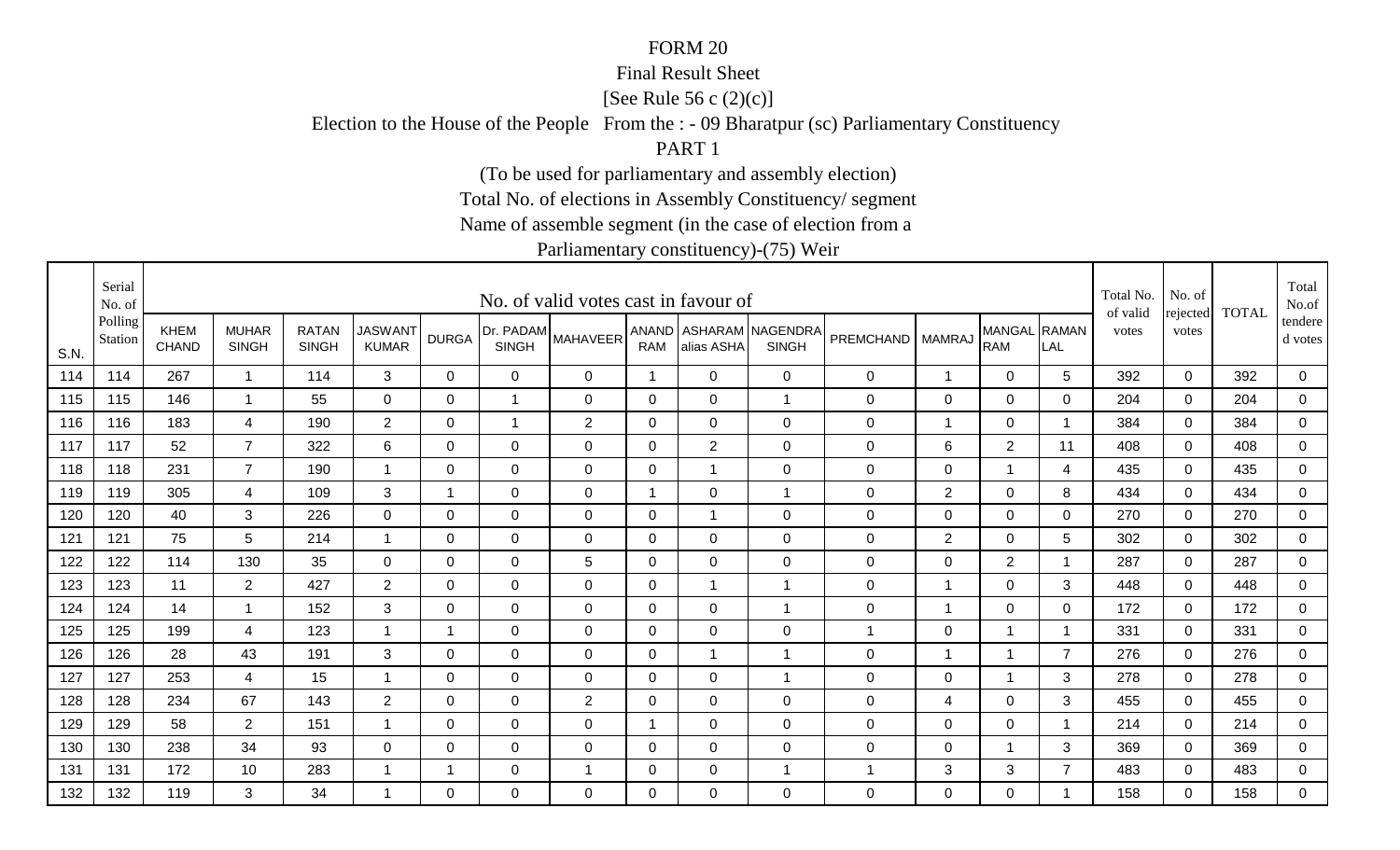### Final Result Sheet

[See Rule 56 c (2)(c)]

Election to the House of the People From the : - 09 Bharatpur (sc) Parliamentary Constituency

PART 1

(To be used for parliamentary and assembly election)

Total No. of elections in Assembly Constituency/ segment

Name of assemble segment (in the case of election from a

|      | Serial<br>No. of   |                             |                              |                              |                                |                |                           | No. of valid votes cast in favour of |              |                |                                        |                  |                |                            |                | Total No.<br>of valid | No. of            | <b>TOTAL</b> | Total<br>No.of     |
|------|--------------------|-----------------------------|------------------------------|------------------------------|--------------------------------|----------------|---------------------------|--------------------------------------|--------------|----------------|----------------------------------------|------------------|----------------|----------------------------|----------------|-----------------------|-------------------|--------------|--------------------|
| S.N. | Polling<br>Station | <b>KHEM</b><br><b>CHAND</b> | <b>MUHAR</b><br><b>SINGH</b> | <b>RATAN</b><br><b>SINGH</b> | <b>JASWANT</b><br><b>KUMAR</b> | <b>DURGA</b>   | Dr. PADAM<br><b>SINGH</b> | <b>MAHAVEER</b>                      | <b>RAM</b>   | alias ASHA     | ANAND ASHARAM NAGENDRA<br><b>SINGH</b> | PREMCHAND        | <b>MAMRAJ</b>  | MANGAL RAMAN<br><b>RAM</b> | LAL            | votes                 | rejected<br>votes |              | tendere<br>d votes |
| 133  | 133                | 53                          | $\overline{7}$               | 209                          | 3                              | $\mathbf{0}$   | 0                         | $\overline{0}$                       | 0            | $\Omega$       | $\mathbf 0$                            | $\mathbf 0$      | $\mathbf{1}$   | $\overline{0}$             | $\overline{0}$ | 273                   | $\mathbf 0$       | 273          | $\mathbf 0$        |
| 134  | 134                | 16                          | 9                            | 307                          | $\overline{2}$                 | $\overline{2}$ | $\mathbf 0$               | $\overline{0}$                       | $\mathbf 0$  | $\mathbf 0$    | $\mathbf 0$                            | $\mathsf 0$      | $\overline{2}$ | $\mathbf 0$                | 5              | 343                   | $\mathbf 0$       | 343          | $\mathsf 0$        |
| 135  | 135                | 17                          | $\mathbf 1$                  | 587                          | 4                              | 0              | $\mathbf 0$               | $\mathbf 0$                          | 0            | 0              | $\mathbf 0$                            | 0                | $\mathbf 0$    | $\mathbf 1$                | $\overline{2}$ | 612                   | 0                 | 612          | $\mathbf 0$        |
| 136  | 136                | 107                         | 5                            | 113                          | 3                              | -1             | 0                         | 0                                    | 0            | $\Omega$       | $\mathbf 0$                            | $\mathbf 0$      | 0              | $\mathbf 0$                | 3              | 232                   | $\Omega$          | 232          | 0                  |
| 137  | 137                | 169                         | 35                           | 79                           |                                | $\Omega$       | $\overline{1}$            | $\Omega$                             | $\mathbf{0}$ | $\Omega$       | $\mathbf 0$                            | 0                | 0              | $\mathbf 0$                | 5              | 290                   | $\Omega$          | 290          | 0                  |
| 138  | 138                | 132                         | 29                           | 214                          | $\overline{2}$                 | 0              | $\mathbf{1}$              | $\mathbf 0$                          | 0            | 0              | 2                                      | 0                | $\mathbf 1$    | $\mathbf{1}$               | 3              | 385                   | $\Omega$          | 385          | 0                  |
| 139  | 139                | 289                         | 3                            | 161                          | 3                              | $\Omega$       | $\overline{2}$            | $\mathbf 0$                          | 0            | 0              | $\mathbf 0$                            | $\mathbf 0$      | $\overline{1}$ |                            | 8              | 468                   | $\Omega$          | 468          | $\mathbf 0$        |
| 140  | 140                | 285                         | 12                           | 126                          | $\overline{\mathbf{1}}$        | 0              | -1                        | 0                                    | $\mathbf 0$  | $\mathbf 0$    | $\mathbf{1}$                           | 1                | $\overline{2}$ | $\mathbf 0$                | 3              | 432                   | 0                 | 432          | $\mathbf 0$        |
| 141  | 141                | 29                          | 11                           | 269                          | $5\phantom{.0}$                | 0              | $\overline{2}$            | 0                                    | $\mathbf 0$  | 0              | $\mathbf 0$                            | 1                | 0              |                            | 6              | 324                   | $\Omega$          | 324          | $\mathbf 0$        |
| 142  | 142                | 102                         | $\overline{4}$               | 198                          | $\overline{2}$                 | $\Omega$       | $\mathbf 0$               | $\mathbf 0$                          | $\mathbf{0}$ | $\Omega$       | $\mathbf 0$                            | $\mathbf 0$      | $\mathbf 1$    | $\mathbf 0$                | 4              | 311                   | $\Omega$          | 311          | $\mathbf 0$        |
| 143  | 143                | 347                         | 11                           | 63                           | $\overline{1}$                 | 0              | $\overline{1}$            | $\mathbf 0$                          | 0            |                | $\mathbf 0$                            | $\mathbf 0$      | $\mathbf 0$    | $\mathbf 0$                |                | 425                   | 0                 | 425          | $\mathbf 0$        |
| 144  | 144                | 39                          | 19                           | 229                          |                                | -1             | $\mathbf 0$               | $\mathbf 0$                          | $\Omega$     | $\Omega$       | $\mathbf 0$                            | 4                | 3              | $\overline{2}$             | 10             | 308                   | $\Omega$          | 308          | $\mathbf 0$        |
| 145  | 145                | 36                          | 46                           | 175                          | 4                              | 1              | 1                         | $\mathbf 0$                          | 0            | $\overline{2}$ | $\mathbf 0$                            | $\boldsymbol{0}$ | $\mathbf 0$    | 3                          | 4              | 272                   | $\Omega$          | 272          | $\overline{0}$     |
| 146  | 146                | 170                         | 3                            | 150                          | 0                              | $\Omega$       | $\overline{2}$            | $\Omega$                             | $\mathbf{0}$ | $\Omega$       | $\mathbf 0$                            | $\mathbf 1$      | $\Omega$       |                            | 3              | 330                   | $\Omega$          | 330          | 0                  |
| 147  | 147                | 83                          | 5                            | 98                           | $\overline{1}$                 | $\mathbf 1$    | 0                         | $\mathbf 0$                          | $\Omega$     | $\Omega$       | $\overline{1}$                         | $\mathbf 0$      | 0              | $\mathbf 0$                | 6              | 195                   | $\Omega$          | 195          | $\mathbf 0$        |
| 148  | 148                | 9                           | -1                           | 107                          | $\mathbf 0$                    | 0              | $\mathbf 0$               | $\mathbf 0$                          | 0            | 0              | $\mathbf 0$                            | $\mathbf 0$      | $\mathbf 0$    | $\mathbf 0$                | 2              | 119                   | 0                 | 119          | 0                  |
| 149  | 149                | 5                           | 0                            | 90                           | $\overline{2}$                 | $\Omega$       | $\mathbf 0$               | $\mathbf 0$                          | 0            | $\Omega$       | $\mathbf 0$                            | 1                | $\overline{2}$ | $\mathbf 0$                | 0              | 100                   | $\Omega$          | 100          | 0                  |
| 150  | 150                | 232                         | 12                           | 99                           | $\mathbf 0$                    | 0              | 15                        | 0                                    | 0            | $\Omega$       | $\mathbf 0$                            | 1                | -1             | $\overline{2}$             | $\overline{c}$ | 364                   | 0                 | 364          | $\overline{0}$     |
| 151  | 151                | 48                          | 4                            | 313                          | 3                              | $\Omega$       | -1                        | $\Omega$                             | $\Omega$     | $\Omega$       | $\Omega$                               | 1                | $\Omega$       | $\overline{0}$             | 3              | 373                   | $\Omega$          | 373          | $\Omega$           |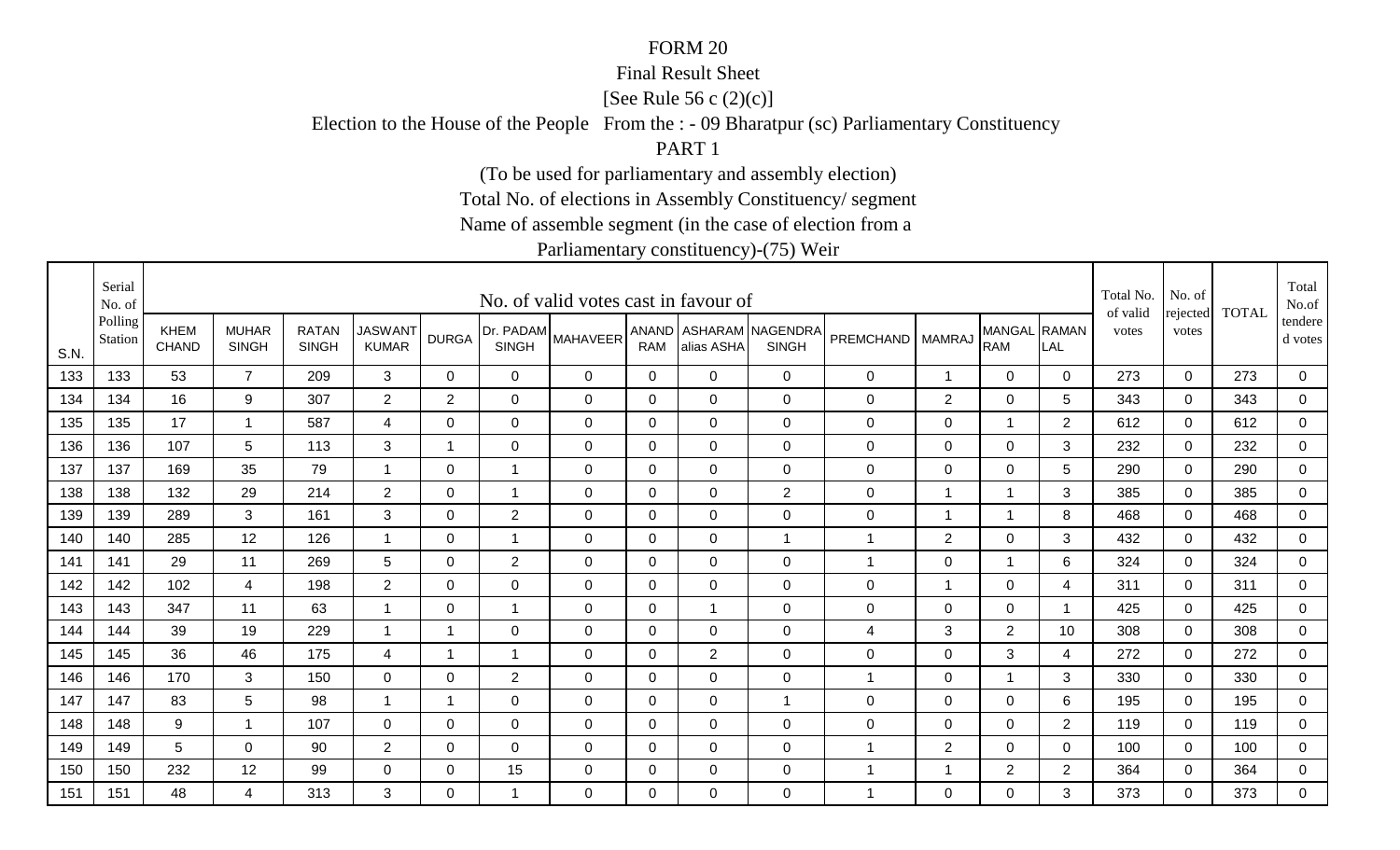#### Final Result Sheet

[See Rule 56 c (2)(c)]

Election to the House of the People From the : - 09 Bharatpur (sc) Parliamentary Constituency

PART 1

(To be used for parliamentary and assembly election)

Total No. of elections in Assembly Constituency/ segment

Name of assemble segment (in the case of election from a

|      | Serial<br>No. of   |                             |                              |                              |                                |                |                           | No. of valid votes cast in favour of |                |                |                                        |                    |                          |                             |                     | Total No.<br>of valid | No. of            | <b>TOTAL</b> | Total<br>No.of     |
|------|--------------------|-----------------------------|------------------------------|------------------------------|--------------------------------|----------------|---------------------------|--------------------------------------|----------------|----------------|----------------------------------------|--------------------|--------------------------|-----------------------------|---------------------|-----------------------|-------------------|--------------|--------------------|
| S.N. | Polling<br>Station | <b>KHEM</b><br><b>CHAND</b> | <b>MUHAR</b><br><b>SINGH</b> | <b>RATAN</b><br><b>SINGH</b> | <b>JASWANT</b><br><b>KUMAR</b> | <b>DURGA</b>   | Dr. PADAM<br><b>SINGH</b> | <b>MAHAVEER</b>                      | <b>RAM</b>     | alias ASHA     | ANAND ASHARAM NAGENDRA<br><b>SINGH</b> | PREMCHAND   MAMRAJ |                          | <b>MANGAL</b><br><b>RAM</b> | <b>RAMAN</b><br>LAL | votes                 | rejected<br>votes |              | tendere<br>d votes |
| 152  | 152                | 272                         | 22                           | 166                          | $\overline{4}$                 | $\Omega$       | 0                         | 0                                    | 0              | $\overline{1}$ | $\mathbf 0$                            | 0                  | $\overline{2}$           | $\overline{2}$              | 2                   | 471                   | $\mathbf 0$       | 471          | $\mathbf 0$        |
| 153  | 153                | 86                          | $\mathbf 1$                  | 257                          | -1                             | 0              | $\overline{1}$            | $\mathbf 0$                          | 0              | 0              | $\mathbf 0$                            | 0                  | 1                        | $\mathbf 0$                 |                     | 348                   | $\mathbf 0$       | 348          | $\mathbf 0$        |
| 154  | 154                | 60                          | 5                            | 172                          | -1                             | 0              | $\mathbf 0$               | 0                                    | 0              | 0              | $\mathbf 0$                            | 0                  | $\pmb{0}$                | $\mathbf 0$                 | $\mathbf 0$         | 238                   | $\mathbf 0$       | 238          | $\mathbf 0$        |
| 155  | 155                | 307                         | $\overline{7}$               | 185                          | -1                             | $\Omega$       | 0                         | $\mathbf 1$                          | 0              | $\Omega$       | $\mathbf 0$                            | 0                  | $\overline{1}$           | $\overline{2}$              | 2                   | 506                   | $\mathbf 0$       | 506          | $\mathbf 0$        |
| 156  | 156                | 49                          | 8                            | 188                          | 4                              | $\Omega$       | $\overline{1}$            | $\mathbf{1}$                         | $\Omega$       | $\overline{0}$ | $\mathbf{1}$                           | 0                  | $\mathbf 0$              | $\mathbf 0$                 | $\Omega$            | 252                   | $\mathbf{0}$      | 252          | $\mathbf 0$        |
| 157  | 157                | 63                          | 13                           | 228                          | $\overline{4}$                 | $\overline{1}$ | $\overline{1}$            | $\mathbf 0$                          | $\overline{1}$ | $\overline{0}$ | $\overline{0}$                         | 0                  | $\mathsf 0$              | $\mathbf 0$                 | $\overline{4}$      | 315                   | $\mathbf 0$       | 315          | $\mathbf 0$        |
| 158  | 158                | 131                         | 9                            | 104                          | $\overline{2}$                 | $\Omega$       | $\mathbf 0$               | $\mathbf 0$                          | 0              | $\overline{0}$ | $\overline{0}$                         | $\overline{c}$     | 4                        | $\mathbf 0$                 | 6                   | 258                   | $\mathbf{0}$      | 258          | $\mathbf 0$        |
| 159  | 159                | 95                          | $\overline{0}$               | 87                           | $\overline{0}$                 | 0              | $\mathbf 0$               | $\mathbf 0$                          | 0              | $\mathbf 0$    | $\mathbf 0$                            | 0                  | $\overline{1}$           | $\mathbf 0$                 | $\overline{2}$      | 185                   | $\mathbf 0$       | 185          | $\overline{0}$     |
| 160  | 160                | 68                          | -1                           | 152                          | $\overline{2}$                 | -1             | 0                         | 0                                    | 0              | 0              | $\overline{0}$                         | $\overline{2}$     | $\overline{2}$           | 2                           | 0                   | 230                   | $\mathbf 0$       | 230          | $\mathbf 0$        |
| 161  | 161                | 50                          | 6                            | 162                          | 5                              | $\overline{1}$ | $\mathbf 1$               | $\overline{1}$                       | $\mathbf 0$    | -1             | $\mathbf{1}$                           | 0                  | $\mathsf 0$              | $\mathbf 0$                 | 3                   | 231                   | $\mathbf 0$       | 231          | $\mathsf 0$        |
| 162  | 162                | 93                          | 10                           | 193                          | $\mathbf{3}$                   | 0              | $\pmb{0}$                 | $\mathbf 0$                          | $\mathbf 0$    | $\mathbf 0$    | $\mathbf 0$                            | $\mathbf{1}$       | $\overline{\phantom{a}}$ | $\mathbf 0$                 | 5                   | 306                   | $\mathbf 0$       | 306          | $\overline{0}$     |
| 163  | 163                | 21                          | 4                            | 477                          | 3                              | $\Omega$       | $\overline{1}$            | 0                                    | 0              | $\overline{2}$ | $\mathbf 0$                            | -1                 | $\mathbf 0$              | $\mathbf 0$                 | $\mathbf 0$         | 509                   | $\mathbf 0$       | 509          | $\mathbf 0$        |
| 164  | 164                | 252                         | 5                            | 201                          | 4                              | 0              | 0                         | 0                                    | 0              | 0              | $\mathbf 0$                            | 0                  | -1                       | $\mathbf 0$                 | $\overline{2}$      | 465                   | $\mathbf 0$       | 465          | $\overline{0}$     |
| 165  | 165                | 193                         | 4                            | 170                          | -1                             | $\Omega$       | $\overline{1}$            | 0                                    | $\Omega$       | $\Omega$       | $\overline{0}$                         | 0                  | $\overline{2}$           | $\overline{1}$              | 9                   | 381                   | $\mathbf{0}$      | 381          | $\mathbf 0$        |
| 166  | 166                | 198                         | 3                            | 38                           | $\overline{2}$                 | $\mathbf 0$    | $\mathbf 0$               | $\mathbf 0$                          | $\mathbf 0$    | $\mathbf 0$    | $\mathbf 0$                            | 0                  | $\overline{1}$           | $\overline{1}$              |                     | 244                   | $\mathbf 0$       | 244          | $\mathbf 0$        |
| 167  | 167                | 176                         | 17                           | 70                           | $\overline{2}$                 | 0              | $\mathbf 0$               | $\mathbf 0$                          | $\mathbf 1$    | 0              | $\mathbf 0$                            | 0                  | $\mathsf 0$              | $\mathbf 0$                 | $\overline{4}$      | 270                   | $\mathbf 0$       | 270          | $\mathbf 0$        |
| 168  | 168                | 159                         | 11                           | 160                          | $\overline{2}$                 | 0              | $\mathbf 0$               | 0                                    | 0              | 0              | $\mathbf 0$                            | 1                  | $\mathbf 0$              | $\mathbf 0$                 | $\mathbf 0$         | 333                   | $\mathbf 0$       | 333          | $\mathbf 0$        |
| 169  | 169                | 180                         | 19                           | 121                          | $\mathbf 0$                    | 0              | $\mathbf 0$               | 0                                    |                | 0              | $\mathbf 0$                            | 0                  | $\mathbf 0$              | $\mathbf 0$                 | 0                   | 321                   | $\mathbf 0$       | 321          | $\mathbf 0$        |
| 170  | 170                | 147                         | 6                            | 45                           | $\Omega$                       | $\Omega$       | 1                         | $\Omega$                             | $\Omega$       | $\Omega$       | $\mathbf 0$                            | 0                  | $\Omega$                 | $\overline{1}$              | $\Omega$            | 200                   | $\Omega$          | 200          | $\mathbf 0$        |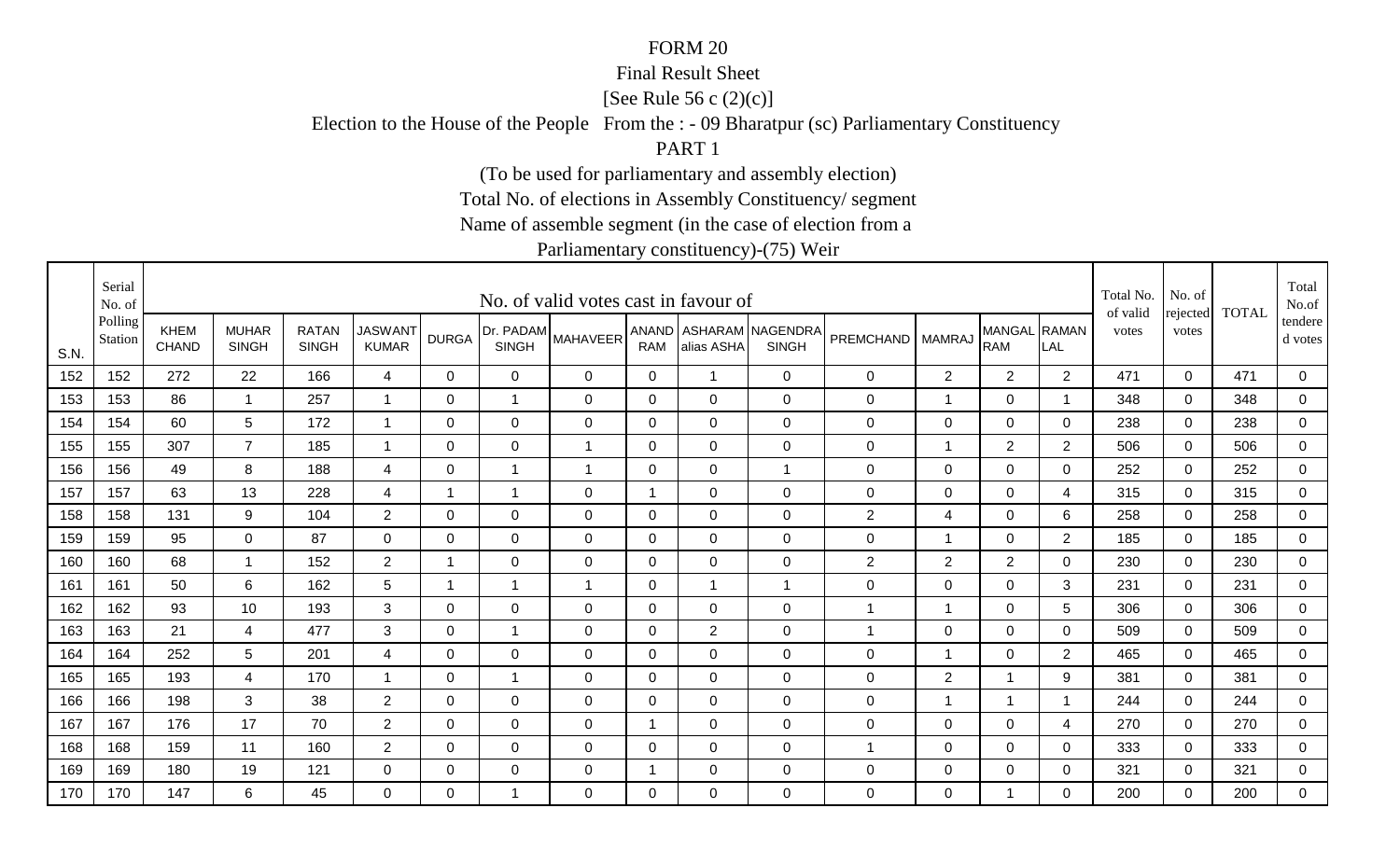#### Final Result Sheet

[See Rule 56 c (2)(c)]

Election to the House of the People From the : - 09 Bharatpur (sc) Parliamentary Constituency

PART 1

(To be used for parliamentary and assembly election)

Total No. of elections in Assembly Constituency/ segment

Name of assemble segment (in the case of election from a

|      | Serial<br>No. of   |                             |                              |                              |                                |                         |                           | No. of valid votes cast in favour of |              |                |                                        |                  |                |                            |                | Total No.<br>of valid | No. of            | <b>TOTAL</b> | Total<br>No.of     |
|------|--------------------|-----------------------------|------------------------------|------------------------------|--------------------------------|-------------------------|---------------------------|--------------------------------------|--------------|----------------|----------------------------------------|------------------|----------------|----------------------------|----------------|-----------------------|-------------------|--------------|--------------------|
| S.N. | Polling<br>Station | <b>KHEM</b><br><b>CHAND</b> | <b>MUHAR</b><br><b>SINGH</b> | <b>RATAN</b><br><b>SINGH</b> | <b>JASWANT</b><br><b>KUMAR</b> | <b>DURGA</b>            | Dr. PADAM<br><b>SINGH</b> | <b>MAHAVEER</b>                      | <b>RAM</b>   | alias ASHA     | ANAND ASHARAM NAGENDRA<br><b>SINGH</b> | <b>PREMCHAND</b> | <b>MAMRAJ</b>  | MANGAL RAMAN<br><b>RAM</b> | LAL            | votes                 | rejected<br>votes |              | tendere<br>d votes |
| 171  | 171                | 100                         | 2 <sup>1</sup>               | 206                          | $\mathbf{1}$                   | $\mathbf{0}$            | $\overline{2}$            | $\mathbf 0$                          | $\mathbf 0$  | $\mathbf 0$    | $\mathbf{1}$                           | 0                | -1             | $\overline{1}$             | $\overline{1}$ | 315                   | $\mathbf 0$       | 315          | $\overline{0}$     |
| 172  | 172                | 15                          | 11                           | 298                          | 3                              | $\Omega$                | $\mathbf 0$               | $\overline{1}$                       | $\mathbf 0$  | $\mathbf 0$    | $\overline{1}$                         | 0                | $\mathsf 0$    | $\overline{1}$             | 0              | 330                   | $\mathbf 0$       | 330          | $\overline{0}$     |
| 173  | 173                | 33                          | 3                            | 235                          | $\overline{2}$                 | $\overline{\mathbf{1}}$ | $\mathbf 0$               | 0                                    | $\mathbf 0$  | 0              | $\mathbf 0$                            | $\mathbf 1$      | $\overline{1}$ | $\overline{1}$             | $\overline{2}$ | 279                   | 0                 | 279          | $\mathbf 0$        |
| 174  | 174                | 204                         | 4                            | 26                           | 0                              | 0                       | 1                         | 0                                    | 1            | -1             | $\mathbf 0$                            | 1                | $\mathbf 0$    | $\mathbf 0$                | 3              | 241                   | $\mathbf 0$       | 241          | $\mathbf 0$        |
| 175  | 175                | 233                         | 3                            | 32                           | $\overline{0}$                 | $\Omega$                | 0                         | $\Omega$                             | $\Omega$     | $\overline{0}$ | $\mathbf 0$                            | -1               | $\overline{2}$ | $\overline{2}$             | 5              | 278                   | $\mathbf{0}$      | 278          | $\mathbf 0$        |
| 176  | 176                | 155                         | $\mathbf 1$                  | 14                           | 0                              | $\overline{\mathbf{1}}$ | 0                         | 0                                    | $\mathbf{1}$ | 0              | $\mathbf 0$                            | 0                | 1              | 0                          |                | 174                   | $\mathbf 0$       | 174          | $\mathbf 0$        |
| 177  | 177                | 210                         | $\overline{2}$               | 15                           | 0                              | 0                       | $\mathbf 0$               | $\mathbf 0$                          | 0            | 0              | $\mathbf 0$                            | 0                | $\mathsf 0$    | $\mathbf 0$                |                | 228                   | $\mathbf 0$       | 228          | $\mathbf 0$        |
| 178  | 178                | 107                         | $\mathbf 1$                  | 188                          | 4                              | $\overline{\mathbf{1}}$ | $\mathbf 0$               | 0                                    | 0            | $\mathbf 0$    | $\mathbf 0$                            | 0                | 1              | $\overline{1}$             | 2              | 305                   | 0                 | 305          | $\overline{0}$     |
| 179  | 179                | 89                          | $\overline{2}$               | 57                           | $\mathbf 0$                    | 0                       | -1                        | -1                                   | 0            | -1             | $\mathbf 0$                            | 0                | $\mathbf 0$    | $\mathbf 0$                | 0              | 151                   | $\mathbf 0$       | 151          | $\mathbf 0$        |
| 180  | 180                | 93                          | 47                           | 72                           | 4                              | $\mathbf 1$             | 0                         | $\mathbf 0$                          | $\Omega$     | $\overline{0}$ | $\mathbf 0$                            | 0                | $\mathbf 0$    | $\overline{2}$             | $\overline{4}$ | 223                   | $\mathbf{0}$      | 223          | $\mathbf 0$        |
| 181  | 181                | 192                         | 45                           | 136                          | $\overline{2}$                 | 0                       | $\mathbf 0$               | $\mathbf 0$                          | $\mathbf 0$  | $\mathbf 0$    | $\mathbf{1}$                           | $\mathbf{1}$     | $\sqrt{2}$     | $\mathbf 0$                | 0              | 379                   | $\mathbf 0$       | 379          | $\overline{0}$     |
| 182  | 182                | 152                         | 9                            | 33                           | $\mathbf 0$                    | $\Omega$                | $\mathbf 0$               | $\mathbf 0$                          | $\mathbf 0$  | $\overline{0}$ | $\mathbf 0$                            | 0                | $\mathsf 0$    | $\mathbf 0$                | $\Omega$       | 194                   | $\mathbf 0$       | 194          | $\mathbf 0$        |
| 183  | 183                | 93                          | $\overline{2}$               | 103                          | $\overline{2}$                 | $\overline{2}$          | $\mathbf 0$               | $\mathbf 0$                          | 0            | -1             | $\mathbf 0$                            | 0                | $\mathsf 0$    | $\mathbf 0$                | 0              | 203                   | $\mathbf 0$       | 203          | $\overline{0}$     |
| 184  | 184                | 6                           | $\overline{2}$               | 225                          | $\overline{4}$                 | $\Omega$                | 0                         | $\Omega$                             | $\Omega$     | 0              | $\mathbf{1}$                           | 0                | 0              | $\overline{1}$             |                | 240                   | $\mathbf{0}$      | 240          | $\mathbf 0$        |
| 185  | 185                | 221                         | $\mathbf{1}$                 | 135                          | 0                              | $\Omega$                | 0                         | $\Omega$                             | $\Omega$     | $\Omega$       | $\mathbf 0$                            | 0                | $\overline{1}$ | $\overline{1}$             | 3              | 362                   | $\Omega$          | 362          | $\mathbf 0$        |
| 186  | 186                | 169                         | 15                           | 379                          | 8                              | $\mathbf 1$             | $\overline{1}$            | $\mathbf 0$                          | 0            | $\mathbf 0$    | $\mathbf 0$                            | 0                | $\overline{7}$ | $\overline{1}$             | $\overline{5}$ | 586                   | $\mathbf 0$       | 586          | $\mathbf 0$        |
| 187  | 187                | 178                         | 10                           | 87                           | -1                             | -1                      | $\mathbf 0$               | 0                                    | 0            | -1             | $\mathbf 0$                            | 0                | $\mathbf 0$    | $\mathbf 0$                | $\mathbf 0$    | 278                   | 0                 | 278          | $\mathbf 0$        |
| 188  | 188                | 33                          | 4                            | 119                          | $\mathbf 0$                    | 1                       | $\mathbf 0$               | 0                                    | $\mathbf 0$  | 0              | $\mathbf 0$                            | 1                | $\pmb{0}$      | $\mathbf 0$                |                | 159                   | $\mathbf 0$       | 159          | $\mathbf 0$        |
| 189  | 189                | 17                          | 14                           | 108                          | $\overline{2}$                 | $\Omega$                | $\Omega$                  | $\Omega$                             | $\Omega$     | $\Omega$       | $\overline{0}$                         | -1               | 2              | $\mathbf 0$                | 10             | 154                   | $\Omega$          | 154          | $\overline{0}$     |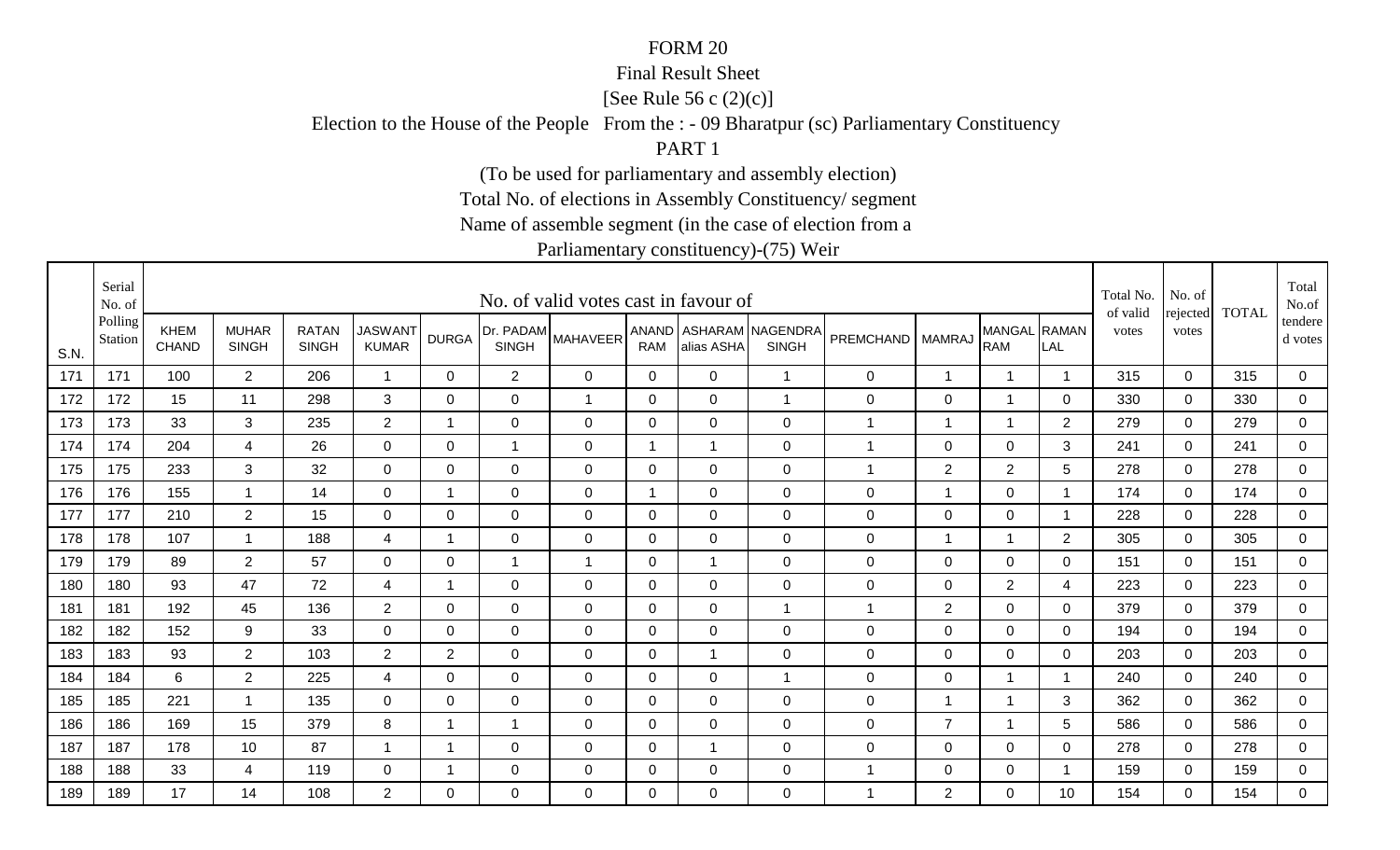#### Final Result Sheet

[See Rule 56 c (2)(c)]

Election to the House of the People From the : - 09 Bharatpur (sc) Parliamentary Constituency

PART 1

(To be used for parliamentary and assembly election)

Total No. of elections in Assembly Constituency/ segment

Name of assemble segment (in the case of election from a

|      | Serial<br>No. of   |                             |                              |                              |                                |                |                           | No. of valid votes cast in favour of |                |                |                                        |                      |                |                            |                | Total No.<br>of valid | No. of            | <b>TOTAL</b> | Total<br>No.of     |
|------|--------------------|-----------------------------|------------------------------|------------------------------|--------------------------------|----------------|---------------------------|--------------------------------------|----------------|----------------|----------------------------------------|----------------------|----------------|----------------------------|----------------|-----------------------|-------------------|--------------|--------------------|
| S.N. | Polling<br>Station | <b>KHEM</b><br><b>CHAND</b> | <b>MUHAR</b><br><b>SINGH</b> | <b>RATAN</b><br><b>SINGH</b> | <b>JASWANT</b><br><b>KUMAR</b> | <b>DURGA</b>   | Dr. PADAM<br><b>SINGH</b> | <b>MAHAVEER</b>                      | <b>RAM</b>     | alias ASHA     | ANAND ASHARAM NAGENDRA<br><b>SINGH</b> | PREMCHAND   MAMRAJ   |                | MANGAL RAMAN<br><b>RAM</b> | LAL            | votes                 | rejected<br>votes |              | tendere<br>d votes |
| 190  | 190                | 115                         | $\mathbf{1}$                 | 48                           | $\overline{1}$                 | $\Omega$       | $\mathbf 0$               | 0                                    | 0              | $\mathbf 0$    | $\mathbf 0$                            | 0                    | $\mathbf 0$    | $\overline{1}$             |                | 167                   | $\mathbf 0$       | 167          | $\mathbf 0$        |
| 191  | 191                | 128                         | 5                            | 155                          | 3                              | 3              | $\overline{4}$            | $\mathbf 0$                          | $\mathbf 0$    | $\mathbf 0$    | $\overline{1}$                         | $\overline{2}$       | 5              | $\overline{1}$             | 5              | 312                   | $\mathbf 0$       | 312          | $\mathbf 0$        |
| 192  | 192                | 34                          | 79                           | 171                          | -1                             | 0              | $\mathbf 0$               | 0                                    | -1             | $\mathbf 0$    | $\overline{1}$                         | 0                    | 1              | $\overline{1}$             | 3              | 292                   | 0                 | 292          | $\mathbf 0$        |
| 193  | 193                | 220                         | 25                           | 203                          | $\Omega$                       | 0              | $\mathbf 1$               | $\mathbf 1$                          | 0              | $\Omega$       | $\mathbf 0$                            | 0                    | $\mathbf 0$    | $\overline{1}$             | $\Omega$       | 451                   | $\mathbf 0$       | 451          | $\mathbf 0$        |
| 194  | 194                | 216                         | 36                           | 116                          | 3                              | $\Omega$       | $\mathbf 0$               | $\mathbf 0$                          | -1             | $\Omega$       | $\overline{0}$                         | 0                    | 6              | $5\phantom{.0}$            | $\overline{7}$ | 390                   | $\mathbf 0$       | 390          | $\mathbf 0$        |
| 195  | 195                | 77                          | 146                          | 57                           | $\mathbf 0$                    | 0              | 0                         | $\mathbf 0$                          | 0              | $\mathbf 0$    | $\mathbf 0$                            | 0                    | $\mathsf 0$    | $\overline{4}$             | $\overline{4}$ | 288                   | $\mathbf 0$       | 288          | $\mathbf 0$        |
| 196  | 196                | 194                         | 71                           | 168                          | 3                              | $\Omega$       | $\mathbf 0$               | $\mathbf 0$                          | 0              | $\Omega$       | $\overline{0}$                         | $\mathbf 0$          | $\overline{1}$ | $\overline{1}$             |                | 439                   | $\mathbf{0}$      | 439          | $\mathbf 0$        |
| 197  | 197                | 179                         | 26                           | 230                          | $\overline{1}$                 | 0              | $\mathbf 1$               | 0                                    | 0              |                | 2                                      | $\overline{c}$       | 6              | $\overline{1}$             | 11             | 460                   | $\mathbf 0$       | 460          | $\mathbf 0$        |
| 198  | 198                | 33                          | 56                           | 194                          | 6                              | $\overline{2}$ | 3                         | $\mathbf 1$                          | 0              | 0              | $\mathbf 0$                            | 1                    | 3              | 4                          | 12             | 315                   | $\mathbf 0$       | 315          | $\mathbf 0$        |
| 199  | 199                | 118                         | 3                            | 59                           | 0                              | $\overline{2}$ | 0                         | 0                                    | 0              | 0              | $\mathbf 0$                            | 0                    | 0              | $\overline{1}$             | 5              | 188                   | $\mathbf{0}$      | 188          | $\mathbf 0$        |
| 200  | 200                | 91                          | 109                          | 307                          | $\overline{4}$                 | $\Omega$       | 0                         | $\mathbf 0$                          | 0              | $\Omega$       | $\mathbf 0$                            | 0                    | 1              | $\mathbf 0$                |                | 513                   | $\mathbf 0$       | 513          | $\mathbf 0$        |
| 201  | 201                | 496                         | 10                           | 71                           | 0                              | $\Omega$       | $\mathbf 0$               | $\overline{1}$                       | -1             | 0              | $\overline{0}$                         | $\blacktriangleleft$ | 1              | $\mathbf 0$                | $\overline{4}$ | 585                   | $\mathbf 0$       | 585          | $\mathbf 0$        |
| 202  | 202                | 151                         | $\overline{2}$               | 64                           | 0                              | 0              | 1                         | 0                                    | 0              | 0              | $\mathbf 0$                            | 0                    | $\mathbf 0$    | $\mathbf 0$                | $\overline{2}$ | 220                   | $\mathbf 0$       | 220          | $\mathbf 0$        |
| 203  | 203                | 33                          | 11                           | 88                           | -1                             | $\overline{2}$ | $\mathbf 0$               | 0                                    | $\overline{0}$ | 0              | $\mathbf 0$                            | 0                    | $\mathbf 0$    | $\overline{2}$             | $\overline{2}$ | 139                   | $\mathbf 0$       | 139          | $\mathbf 0$        |
| 204  | 204                | 238                         | 29                           | 97                           | 0                              | $\Omega$       | 0                         | 0                                    | 0              | 0              | $\mathbf 0$                            | 0                    | $\overline{2}$ | $\overline{2}$             | 5              | 373                   | $\mathbf 0$       | 373          | $\overline{0}$     |
| 205  | 205                | 222                         | 15                           | 79                           | $\overline{2}$                 | 0              | $\mathbf 1$               | 0                                    | $\mathbf 0$    | $\overline{2}$ | $\mathbf 0$                            | 0                    | $\mathbf 0$    | $\overline{2}$             | 11             | 334                   | $\mathbf 0$       | 334          | $\overline{0}$     |
| 206  | 206                | 250                         | 4                            | 44                           | 0                              | $\Omega$       | 1                         | 0                                    | 0              | 0              | $\mathbf 0$                            | 0                    | $\mathbf 0$    | $\mathbf 0$                |                | 300                   | $\mathbf 0$       | 300          | $\mathbf 0$        |
| 207  | 207                | 252                         | 28                           | 122                          | $\overline{2}$                 | 0              | $\mathbf 0$               | 0                                    | 0              | 0              | $\overline{1}$                         | 3                    | $\sqrt{3}$     | $\overline{1}$             | 6              | 418                   | $\mathbf 0$       | 418          | $\overline{0}$     |
| 208  | 208                | 129                         | 4                            | 155                          |                                | $\Omega$       | -1                        | $\Omega$                             | $\mathbf{0}$   | $\Omega$       | $\overline{0}$                         | 0                    | $\Omega$       | $\mathbf 0$                | 5              | 295                   | $\Omega$          | 295          | $\overline{0}$     |